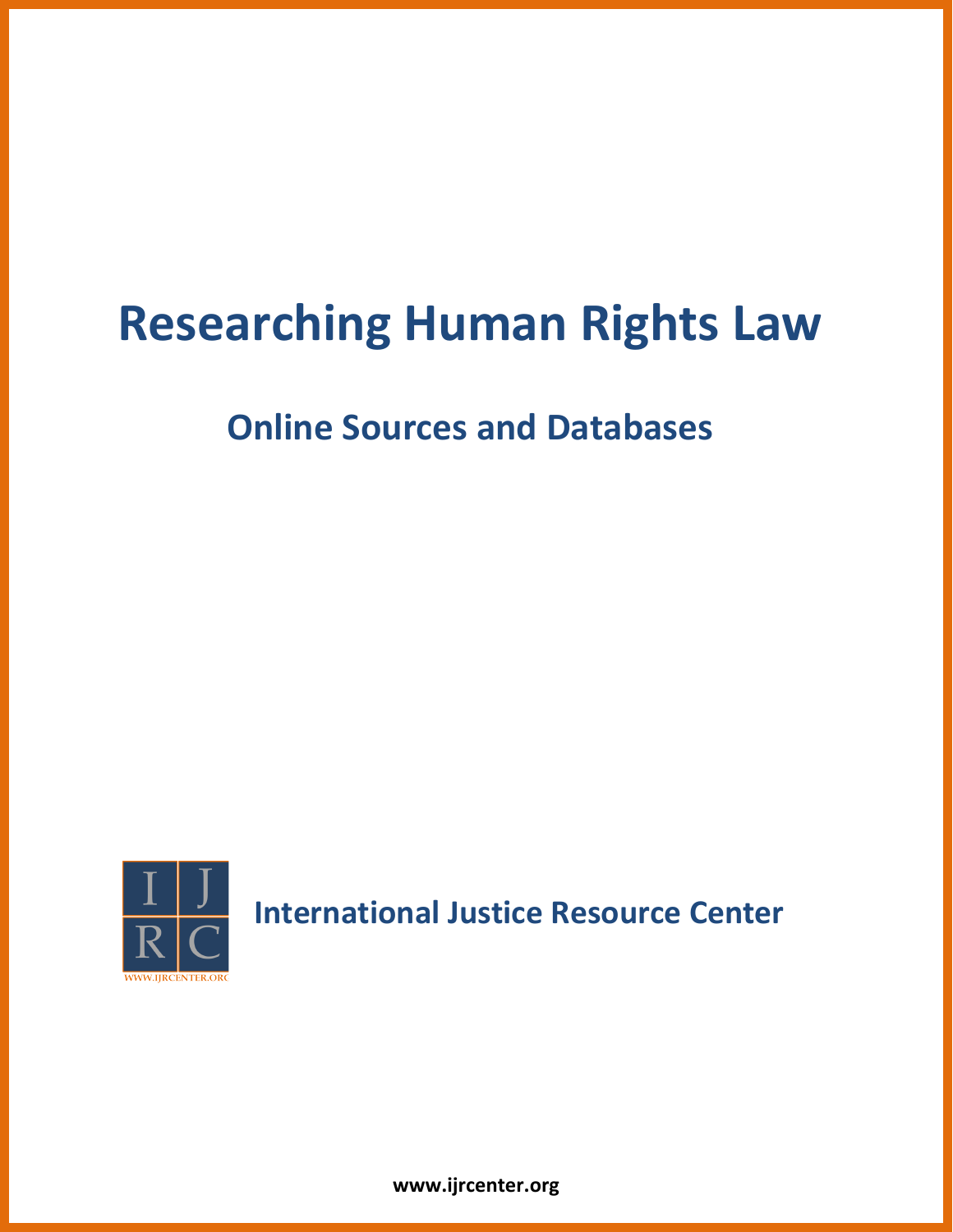### **CONTENTS**

| <b>Treaty Texts &amp; Ratifications</b>                      | $\mathbf{1}$   |
|--------------------------------------------------------------|----------------|
| <b>GLOBAL</b>                                                | $\mathbf{1}$   |
| <b>REGIONAL</b>                                              | 3              |
| <b>Resolutions &amp; Declarations</b>                        | 4              |
| <b>Judgments &amp; Decisions</b>                             | 5              |
| <b>GLOBAL</b>                                                | 5              |
| <b>UN BODIES</b>                                             | 6              |
| <b>AFRICA</b>                                                | $\overline{z}$ |
| <b>THE AMERICAS</b>                                          | 8              |
| <b>EUROPE</b>                                                | 10             |
| <b>THEMATIC</b>                                              | 11             |
| <b>INTERNATIONAL CRIMINAL LAW</b>                            | 13             |
| <b>Other Interpretations of Standards</b>                    | 14             |
| <b>GLOBAL</b>                                                | 14             |
| <b>REGIONAL</b>                                              | 15             |
| <b>Observations on State Implementation &amp; Conditions</b> | 16             |
| <b>GLOBAL</b>                                                | 16             |
| <b>REGIONAL</b>                                              | 17             |
| <b>National Legislation &amp; Jurisprudence</b>              | 20             |
| <b>GLOBAL</b>                                                | 20             |
| <b>THEMATIC</b>                                              | 21             |
| <b>REGIONAL</b>                                              | 22             |

*Last updated: September 26, 2018*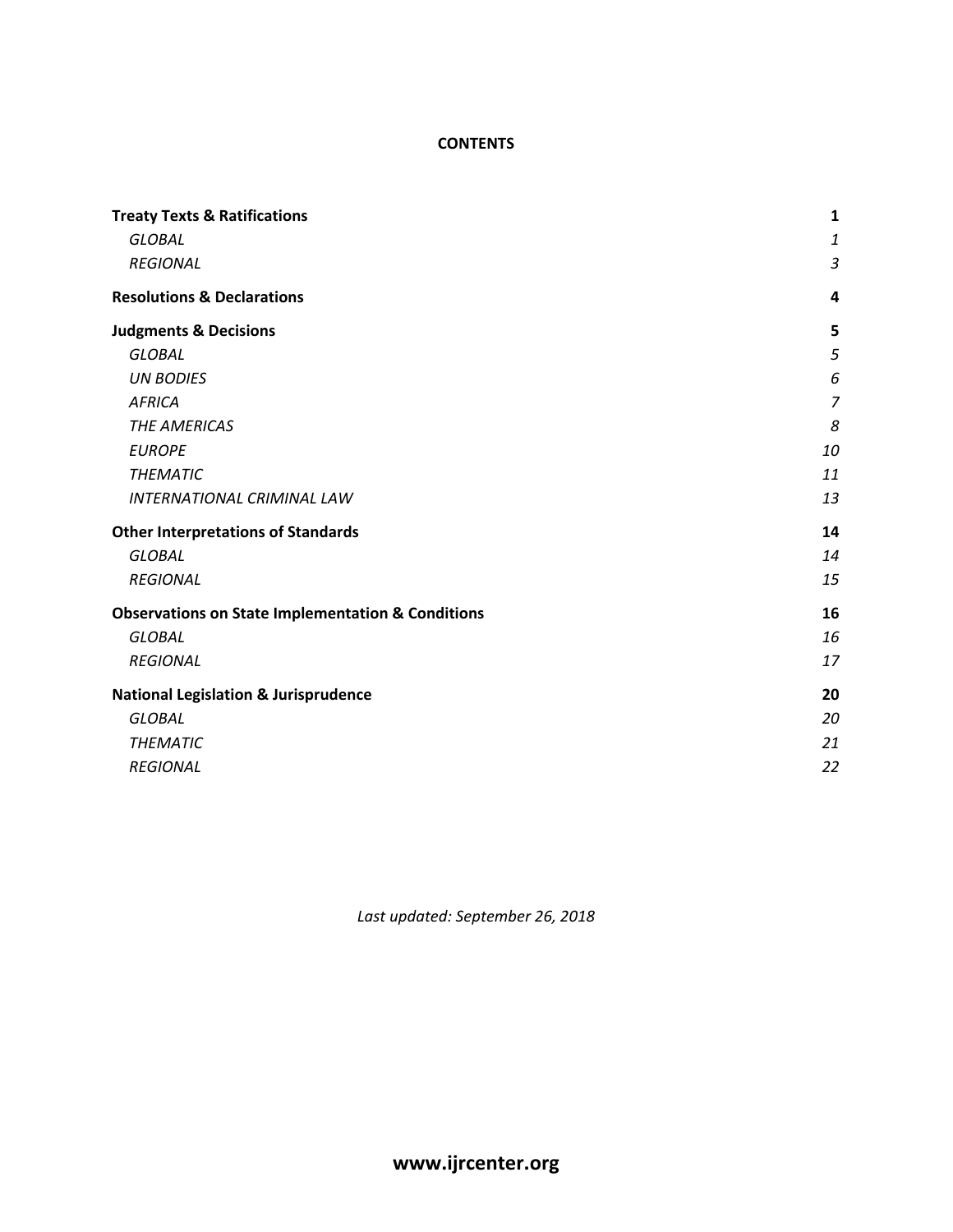There is no centralized database of international human rights law. However, identifying what the treaty texts and human rights bodies say about a particular human right or legal concept is essential to understanding the substance of international human rights law and, therefore, vital for holding governments to their legal obligations and for developing effective advocacy strategies. As such, researching international human rights law requires creativity and, oftentimes, using more than one database. Furthermore, because the universities and organizations that maintain the key databases have limited resources and do not charge a fee to users, each website or resource tends to have its own limitations or gaps. Particularly useful databases are highlighted below in **green**.

For your future reference, the IJRC website contains a list of research aids that we periodically update [\(http://www.ijrcenter.org/research-aids/\)](http://www.ijrcenter.org/research-aids/), as well as thematic research guides [\(http://www.ijrcenter.org/thematic-research-guides/](http://www.ijrcenter.org/thematic-research-guides/)). To facilitate initial research across regional and global human rights bodies and databases for caselaw, reports, and guides, IJRC has created a custom Google search form, which is also available on the IJRC homepage: <https://ijrcenter.org/>.

Please do not hesitate to contact IJRC with any questions related to researching or using international human rights protections: [ijrc@ijrcenter.org](mailto:ijrc@ijrcenter.org).

### <span id="page-2-0"></span>**Treaty Texts & Ratifications**

For an overview of a country's human rights obligations and engagement with supranational oversight bodies, see IJRC's Country Factsheet series: <http://www.ijrcenter.org/country-factsheets/>.

### <span id="page-2-1"></span>**GLOBAL**

There are numerous ways to locate the text, status, ratification information, and RUDs (reservations, understandings, and declarations) for human rights treaties and other multilateral instruments. Which site or database you use will depend on what type of information you are looking for and how much you already know about the relevant treaty.

### **UN Treaty Collection, Human Rights Chapter**

- URL:<https://treaties.un.org/pages/Treaties.aspx?id=4&subid=A&lang=en>
- Content: Most up-to-date information on State ratifications of UN human rights treaties, with text of reservations, understandings, and declarations (RUDs), as well as information on adoption and entry into force.
- Scope: United Nations human rights treaties
- Note: By clicking on a treaty name and then on the "Full Details" link, you can access various language versions of the treaty text in PDF.

### **OHCHR Core Instruments Webpage**

- URL:<http://www.ohchr.org/EN/ProfessionalInterest/Pages/CoreInstruments.aspx>
- Content: the core United Nations human rights instruments, including optional protocols, with links to treaty bodies.
- Scope: UN human rights treaties
- Note: This site is best for quick access to the treaty texts.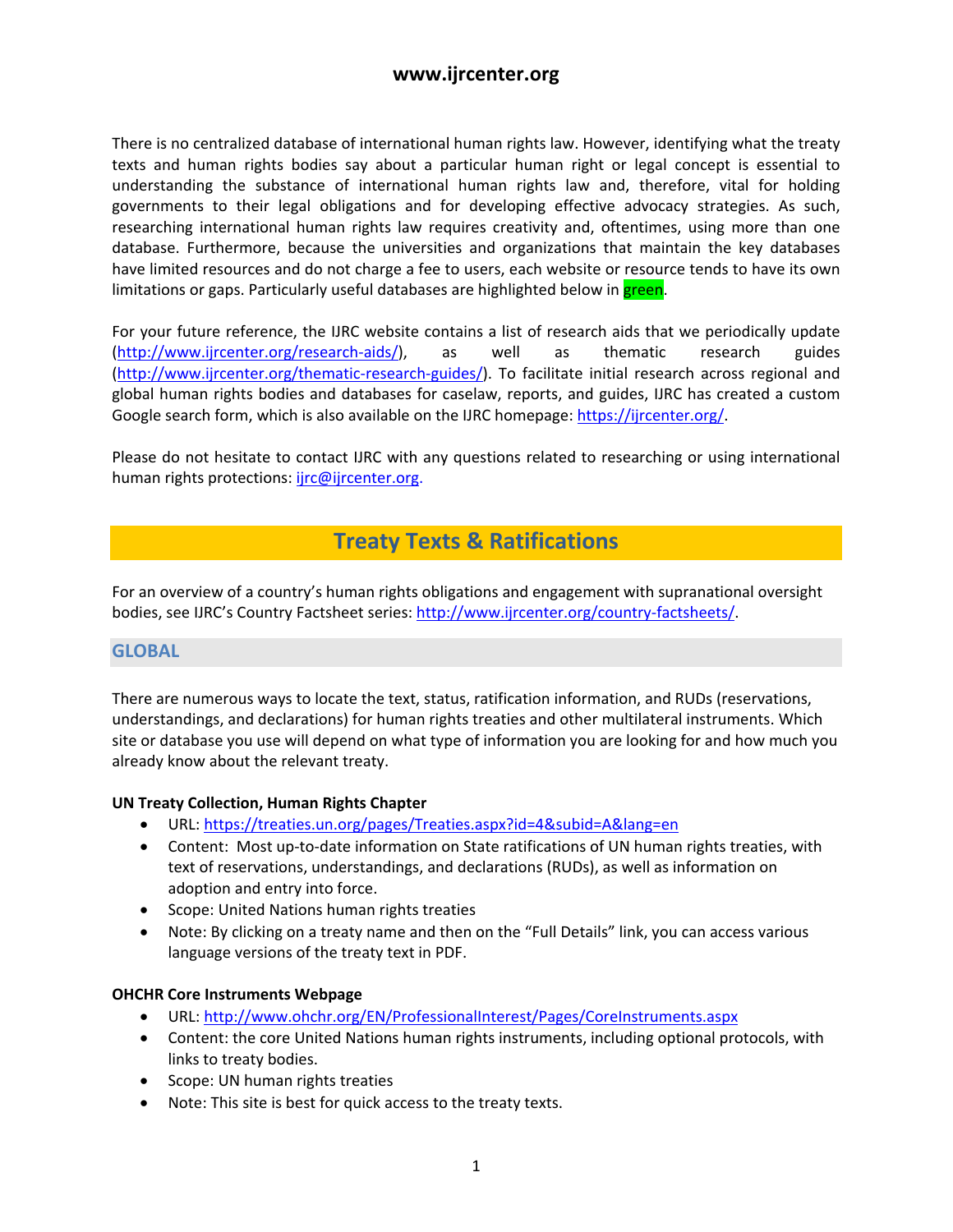### **UN Treaty Body Database: Ratification Status by Country or by Treaty**

- URL: [http://tbinternet.ohchr.org/\\_layouts/TreatyBodyExternal/Treaty.aspx](http://tbinternet.ohchr.org/_layouts/TreatyBodyExternal/Treaty.aspx)
- Content: Quick reference list of the ratifications for core human rights treaties, as well as acceptance of complaint processes and inquiry procedures, available by country or by treaty.
- Scope: United Nations human rights treaties
- Note: Click on the Excel or Word icon to download the information listed.

### **OHCHR Status of Ratification Interactive Dashboard**

- URL:<http://indicators.ohchr.org/>
- Content: information on States' ratification of the core UN human rights instruments, organized by State or by instrument, along with visual representations.
- Scope: UN human rights treaties
- Note: Click on the "Underlying Data" link for a spreadsheet with ratification specifics, including whether each State has also accepted the relevant complaints mechanism.

### **UN Treaty Collection, United Nations Treaty Online Series**

- URL: [https://treaties.un.org/Pages/Content.aspx?path=DB/UNTS/pageIntro\\_en.xml](https://treaties.un.org/Pages/Content.aspx?path=DB/UNTS/pageIntro_en.xml)
- Content: Multilateral treaties, including human rights agreements, deposited with the UN Secretary General.
- Scope: various multilateral treaties
- Note: Search by title, participant (State), or text. Use the "Advanced Search" tab to filter results by date of entry into force or other criteria.

### **University of Minnesota Human Rights Library**

- URL:<http://www1.umn.edu/humanrts/instree/ainstls1.htm>
- Content: List of regional and universal human rights treaties, soft law principles, and select other documents, organized by theme.
- Scope: Regional and universal human rights instruments
- Note: This list does not include instruments or other documents adopted after 2016 and is not comprehensive. The information and links on entry into force and on ratification are mostly out of date, unless they link directly to the UN Treaty Collection or another external, official source.

Additionally, you can access each of the UN human rights treaty bodies and its respective instruments and rules from the following OHCHR webpage:

[http://www.ohchr.org/EN/HRBodies/Pages/HumanRightsBodies.aspx.](http://www.ohchr.org/EN/HRBodies/Pages/HumanRightsBodies.aspx)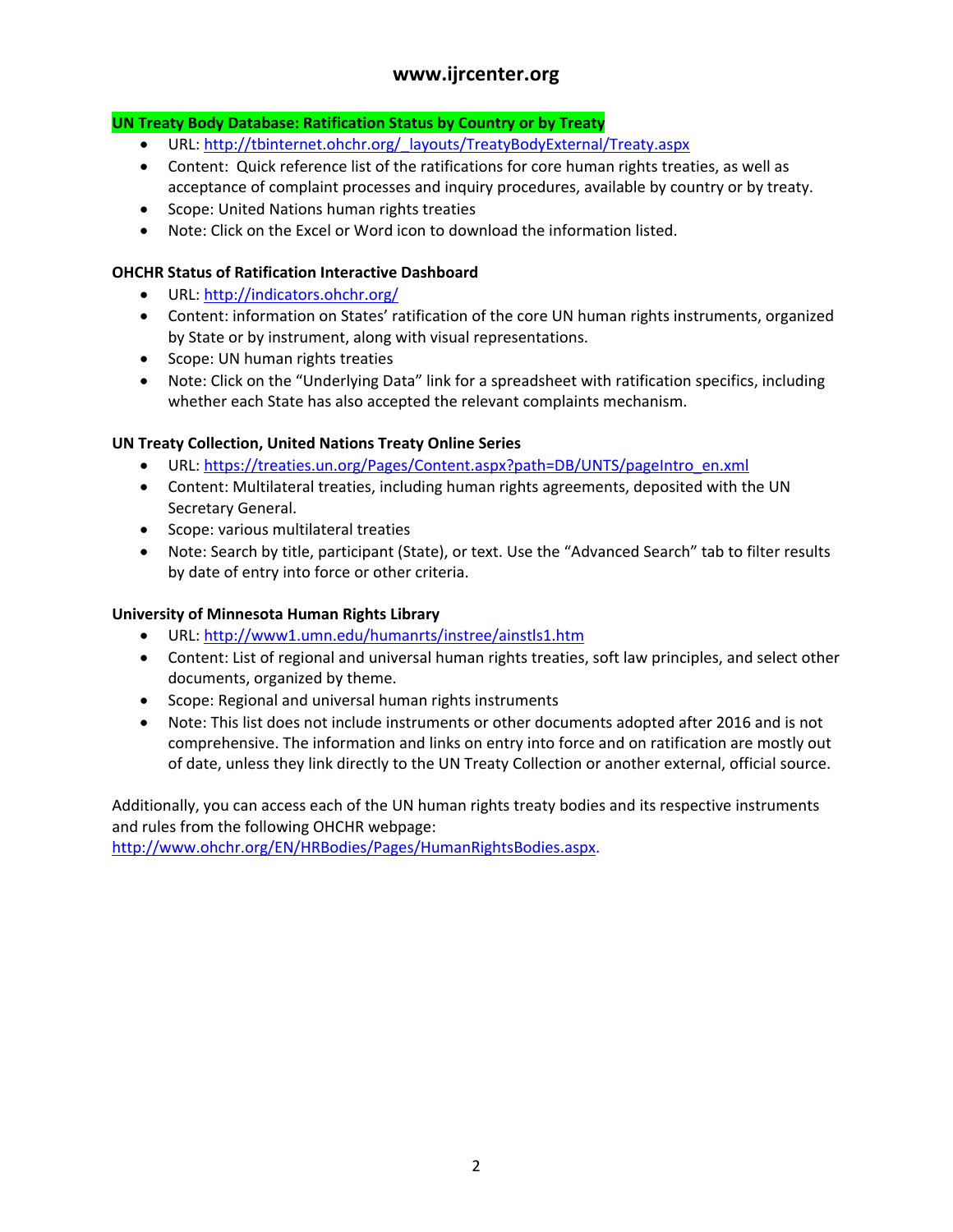### <span id="page-4-0"></span>**REGIONAL**

Intergovernmental organizations' websites tend to be the best source for the text and ratification status of regional human rights treaties. Additionally, the webpages of the regional human rights bodies contain their own treaties, soft law, statutes, and rules of procedure; note, though, that the information about treaty ratification on these sites is not always as up-to-date as the information on the intergovernmental organizations' sites.

### **Africa**

- African Union, OAU/AU Treaties, Conventions, Protocols & Charters,<https://au.int/en/treaties> (**Note** that the information on this website is the most up-to-date.)
- African Court on Human and Peoples' Rights: [http://en.african-court.org/index.php/basic](http://en.african-court.org/index.php/basic-documents/basic-documents-featured-articles)[documents/basic-documents-featured-articles](http://en.african-court.org/index.php/basic-documents/basic-documents-featured-articles)
- African Commission on Human and Peoples' Rights: <http://www.achpr.org/instruments/>

### **Americas**

- Organization of American States, Multilateral Treaties, Human Rights: [http://www.oas.org/dil/treaties\\_subject.htm#General](http://www.oas.org/dil/treaties_subject.htm#General)
- Inter-American Commission on Human Rights: [http://www.oas.org/en/iachr/mandate/basic\\_documents.asp](http://www.oas.org/en/iachr/mandate/basic_documents.asp)
- Inter-American Court of Human Rights: [http://corteidh.or.cr/index.php/en/about](http://corteidh.or.cr/index.php/en/about-us/instrumentos)[us/instrumentos](http://corteidh.or.cr/index.php/en/about-us/instrumentos)

### **Europe**

- Council of Europe, Treaty Office:<https://www.coe.int/en/web/conventions/>
- European Union, EUR-Lex, [http://eur-lex.europa.eu/collection/eu-law/treaties/treaties](http://eur-lex.europa.eu/collection/eu-law/treaties/treaties-other.html)[other.html](http://eur-lex.europa.eu/collection/eu-law/treaties/treaties-other.html)
- European Committee of Social Rights: [http://www.coe.int/t/dghl/monitoring/socialcharter/ECSR/ECSRdefault\\_en.asp](http://www.coe.int/t/dghl/monitoring/socialcharter/ECSR/ECSRdefault_en.asp)
- European Court of Human Rights:<http://www.echr.coe.int/Pages/home.aspx?p=home>(Official Texts tab)

### **Middle East and North Africa**

- League of Arab States, Legal Affairs Sector: [http://www.lasportal.org/ar/legalnetwork/Pages/agreements\\_treaties.aspx](http://www.lasportal.org/ar/legalnetwork/Pages/agreements_treaties.aspx)
- Arab Human Rights Committee: <http://www.lasportal.org/ar/sectors/dep/HumanRightsDep/Pages/Mechanisms.aspx#tab1>and <http://www.lasportal.org/ar/sectors/dep/HumanRightsDep/Pages/Committee.aspx>

### **Southeast Asia**

- ASEAN: <http://agreement.asean.org/>
- ASEAN Intergovernmental Commission on Human Rights:<http://aichr.org/documents/>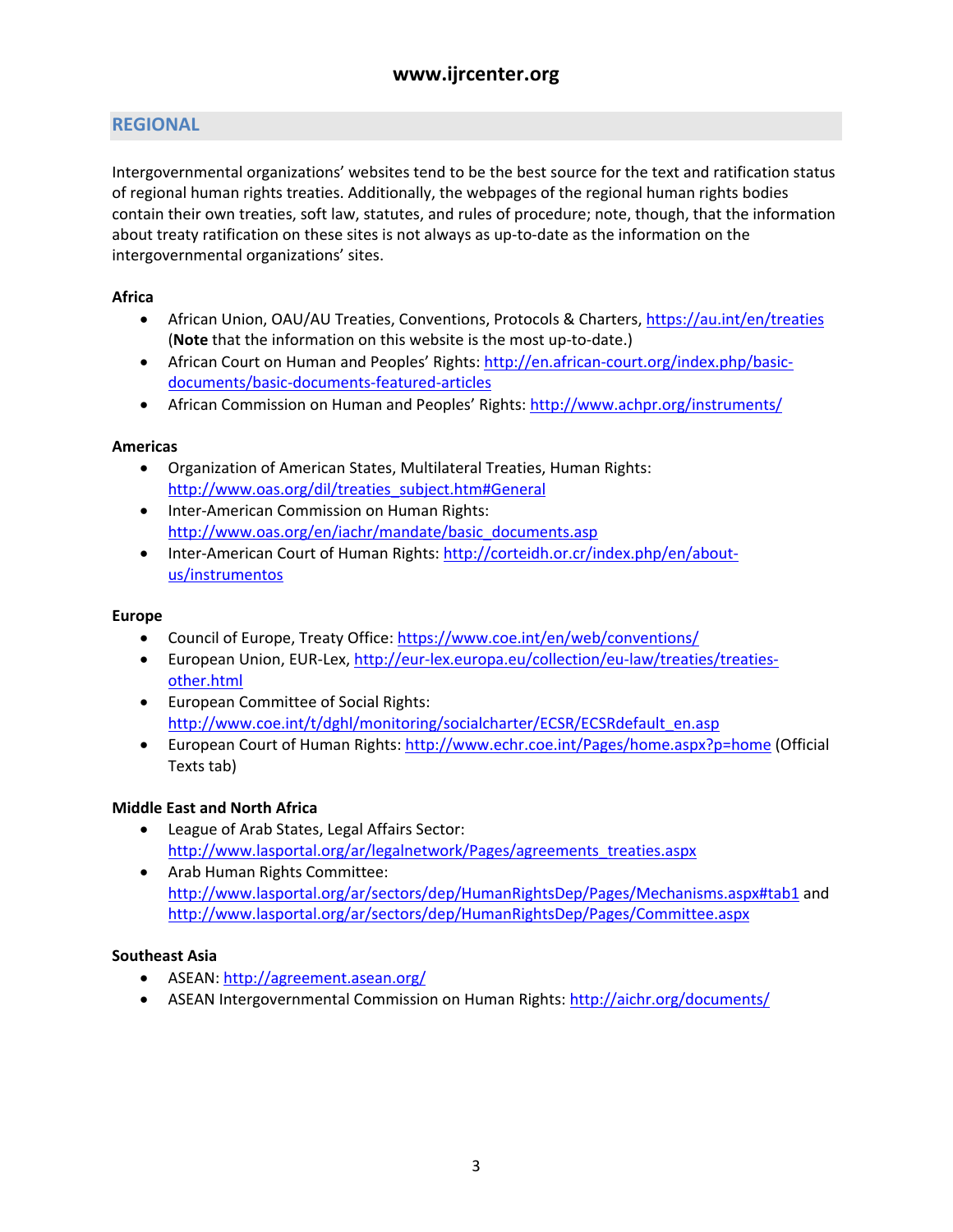### <span id="page-5-0"></span>**Resolutions & Declarations**

Use the sites below to access the resolutions and other decisions emitted by the political organs of intergovernmental organizations.

### **OHCHR Charter Body Database**

- URL:<http://ap.ohchr.org/Documents/gmainec.aspx>
- Content: Resolutions emitted by the United Nations political organs, including the General Assembly, Security Council, and Human Rights Council.
- Scope: United Nations documents
- Note: To access a UN document to which you do not have a link, when you know the UN document number, type in: [www.undocs.org/](http://www.undocs.org/) followed by the document number (e.g., [www.undocs.org/A/HRC/27/L.1\).](http://www.undocs.org/A/HRC/27/L.1))

### **RightDocs**

- URL:<https://www.right-docs.org/>
- Content: Resolutions emitted by the United Nations Human Rights Council, and reports to the Human Rights Council by special procedures, committees, and other mechanisms.
- Scope: United Nations Human Rights Council

### **Regional Intergovernmental Organizations**

- African Union: <http://www.au.int/en/decisions/assembly>and <http://www.au.int/en/decisions/council>
- Council of Europe: <https://www.coe.int/en/web/cm/adopted-texts>and [http://semantic](http://semantic-pace.net/default.aspx?search=Y2F0ZWdvcnlfc3RyX2VuOiJBZG9wdGVkIHRleHQi)[pace.net/default.aspx?search=Y2F0ZWdvcnlfc3RyX2VuOiJBZG9wdGVkIHRleHQi](http://semantic-pace.net/default.aspx?search=Y2F0ZWdvcnlfc3RyX2VuOiJBZG9wdGVkIHRleHQi)
- European Union, Council of the EU: [http://www.consilium.europa.eu/en/council](http://www.consilium.europa.eu/en/council-eu/conclusions-resolutions/)[eu/conclusions-resolutions/](http://www.consilium.europa.eu/en/council-eu/conclusions-resolutions/)
- Organization of American States: [http://www.oas.org/dil/declarations\\_and\\_resolutions.htm](http://www.oas.org/dil/declarations_and_resolutions.htm)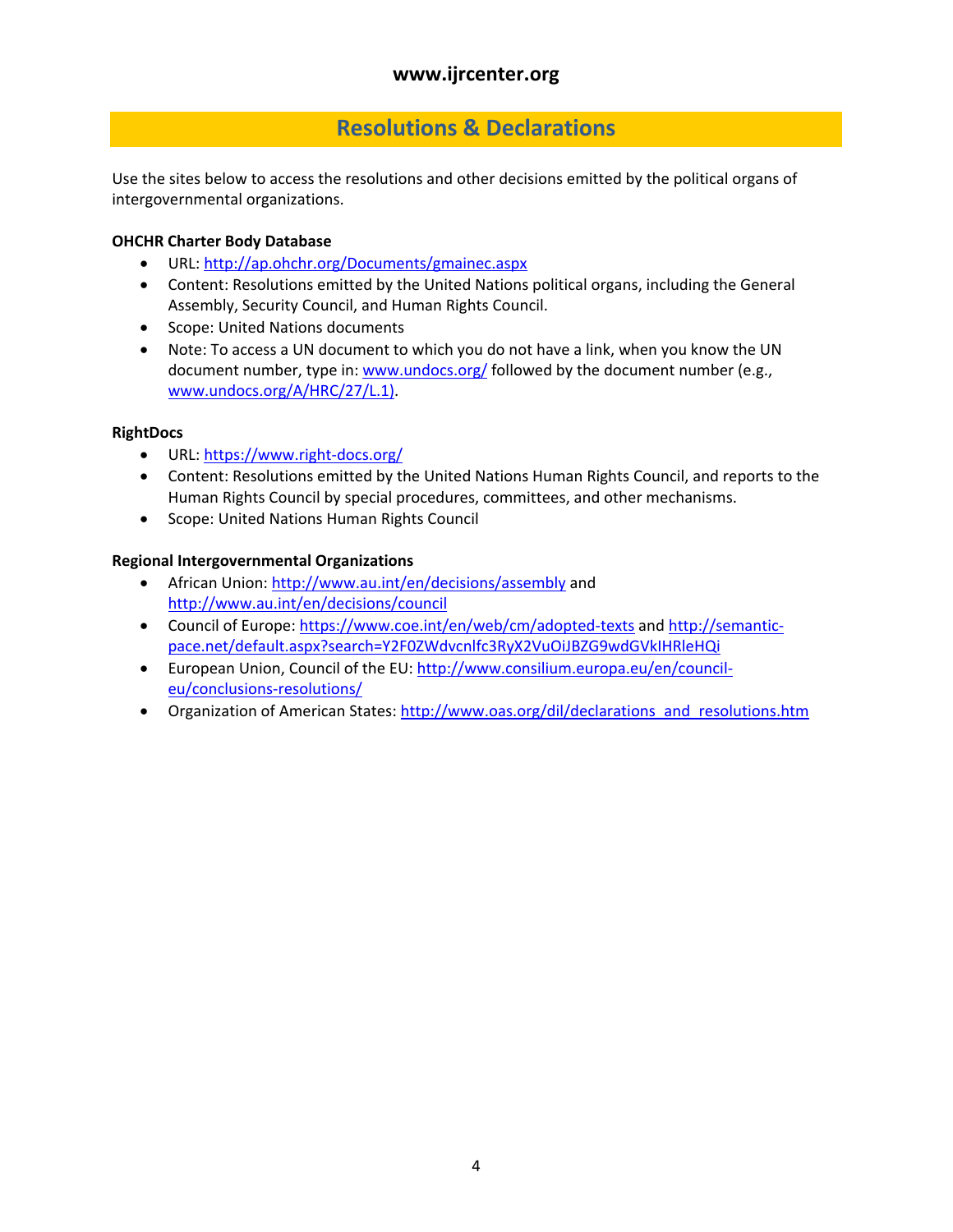### <span id="page-6-0"></span>**Judgments & Decisions**

To search the judgments and decisions on individual complaints from *all* the regional and universal human rights bodies, you will need to use at least four different databases (specifically, WorldCourts, the HUDOC databases for the European Court of Human Rights and European Committee of Social Rights, and the UN Treaty Body Search). Additionally, once you have found decisions of interest, you should check the individual websites of the bodies that have emitted them to make sure that there are not more recent cases that cite or modify their holdings.

You may want to start your jurisprudence search by referring to a compilation or guide, such as those produced by the European Court of Human Rights or Inter-American Commission on Human Rights; IJRC also produces thematic research guides on various topics, which are available on our website: [http://www.ijrcenter.org/thematic-research-guides/.](http://www.ijrcenter.org/thematic-research-guides/)

To facilitate initial research across regional and global human rights bodies and databases for caselaw, reports, and guides, IJRC has created a custom Google search form, which is also available on the IJRC homepage: <https://ijrcenter.org/>.

### <span id="page-6-1"></span>**GLOBAL**

### **IJRC Custom Google Search Form**

- URL:<https://cse.google.com/cse/publicurl?cx=016332981764076211810:qfh4m386j5o>
- Content: Searchable database of judgments, decisions, interim measures, advisory opinions, and other orders from most regional human rights bodies (except the European), some UN treaty bodies, many international criminal tribunals, and some sub-regional courts.
- Scope: Supranational courts and quasi-judicial bodies, plus the databases in this guide
- Note: This tool returns a wide range of content, including documents submitted by NGOs and made publicly available online by human rights bodies. Results can be sorted by human rights system, and by date or relevance.

### **WorldCourts.com**

- URL: [http://www.worldcourts.com](http://www.worldcourts.com/)
- Content: Searchable database of judgments, decisions, interim measures, advisory opinions, and other orders from most regional human rights bodies (except the European), some UN treaty bodies, many international criminal tribunals, and some sub-regional courts.
- Scope: Supranational courts and quasi-judicial bodies
- Note: This is the most comprehensive human rights case law database, although it is not entirely up-to-date. Check the index page for each body to see a reverse chronological list of all documents for that body (e.g., [http://www.worldcourts.com/ecowasccj/eng/index.htm\)](http://www.worldcourts.com/ecowasccj/eng/index.htm).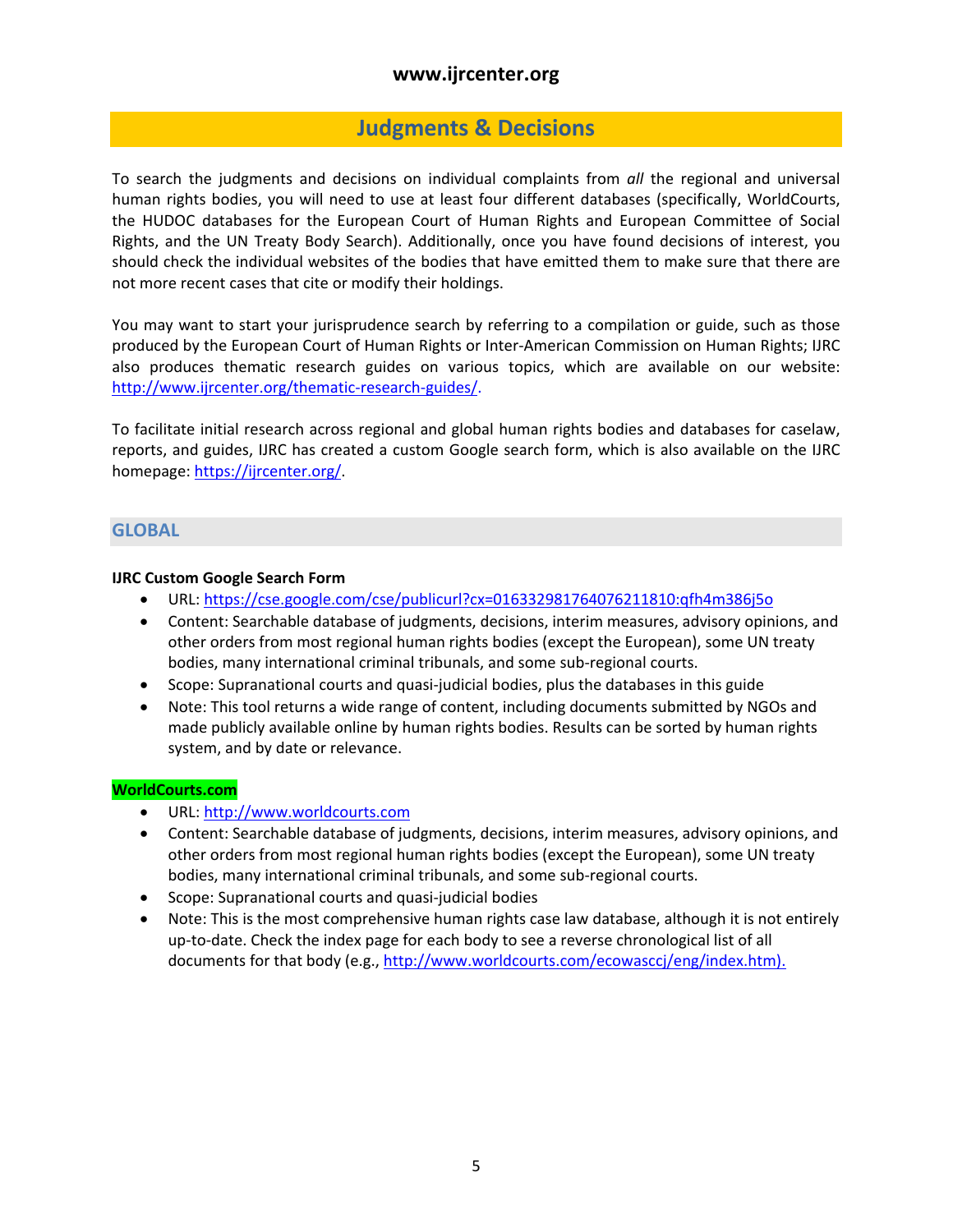### **WorldLII and subsidiary databases**

- URL:<http://www.worldlii.org/>
- Content: Searchable database of case law from sub-regional courts, many human rights courts and commissions, international criminal tribunals, some UN treaty bodies, and other international adjudicatory bodies. This database does not include the European Committee of Social Rights or African Court on Human and Peoples' Rights, but does include select judgments of the European Court of Human Rights.
- Scope: Supranational courts and quasi-judicial bodies
- Note: This database is several years out of date for some bodies. Click on each body's name [\(http://www.worldlii.org/int/cases/\)](http://www.worldlii.org/int/cases/) to see a list of its decisions and the year in which each section was last updated. View the list of more localized databases, which may contain additional content, or be more easily searchable: [http://www.worldlii.org/worldlii/sponsors/#supporting\\_liis](http://www.worldlii.org/worldlii/sponsors/#supporting_liis).

<span id="page-7-0"></span>**UN BODIES**

While there are a number of databases that contain UN human rights mechanisms decisions on complaints, none is comprehensive or entirely up-to-date.

### **UN Treaty Bodies**

- URL:<http://www.ohchr.org/EN/HRBodies/Pages/TreatyBodies.aspx>
- Content: Links to each treaty body's webpage, where the most recent decisions (which may not yet be in any other database) can be accessed by clicking on the "Sessions" link on the right side of the page and then opening the link for the most recently concluded session.
- Scope: UN treaty bodies
- Note: Scroll to the bottom of the session page for the list of complaints ("communications") decided during the session.

### **UN Treaty Body Search**

- URL: [http://tbinternet.ohchr.org/\\_layouts/treatybodyexternal/TBSearch.aspx?Lang=en](http://tbinternet.ohchr.org/_layouts/treatybodyexternal/TBSearch.aspx?Lang=en)
- Content: Views (and other documents) of the UN treaty bodies concerning individual complaints. Contains decisions from all eight bodies that currently accept complaints. Results can be filtered by certain criteria, but are not text searchable.
- Scope: UN treaty bodies
- Note: Select "Jurisprudence" in the "Filter by Document Type" section to see only decisions on individual complaints.

### **OHCHR Jurisprudence Database**

- URL:<http://juris.ohchr.org/>
- Content: Searchable database of decisions of the Human Rights Committee, Committee Against Torture, Committee on the Elimination of Discrimination against Women, Committee on the Elimination of Racial Discrimination, and Committee on the Rights of the Child.
- Scope: some UN treaty bodies
- Note: The content of this database was taken from the SIM database, which is no longer in operation. Currently, this database is not as complete as the OHCHR Treaty Body Search.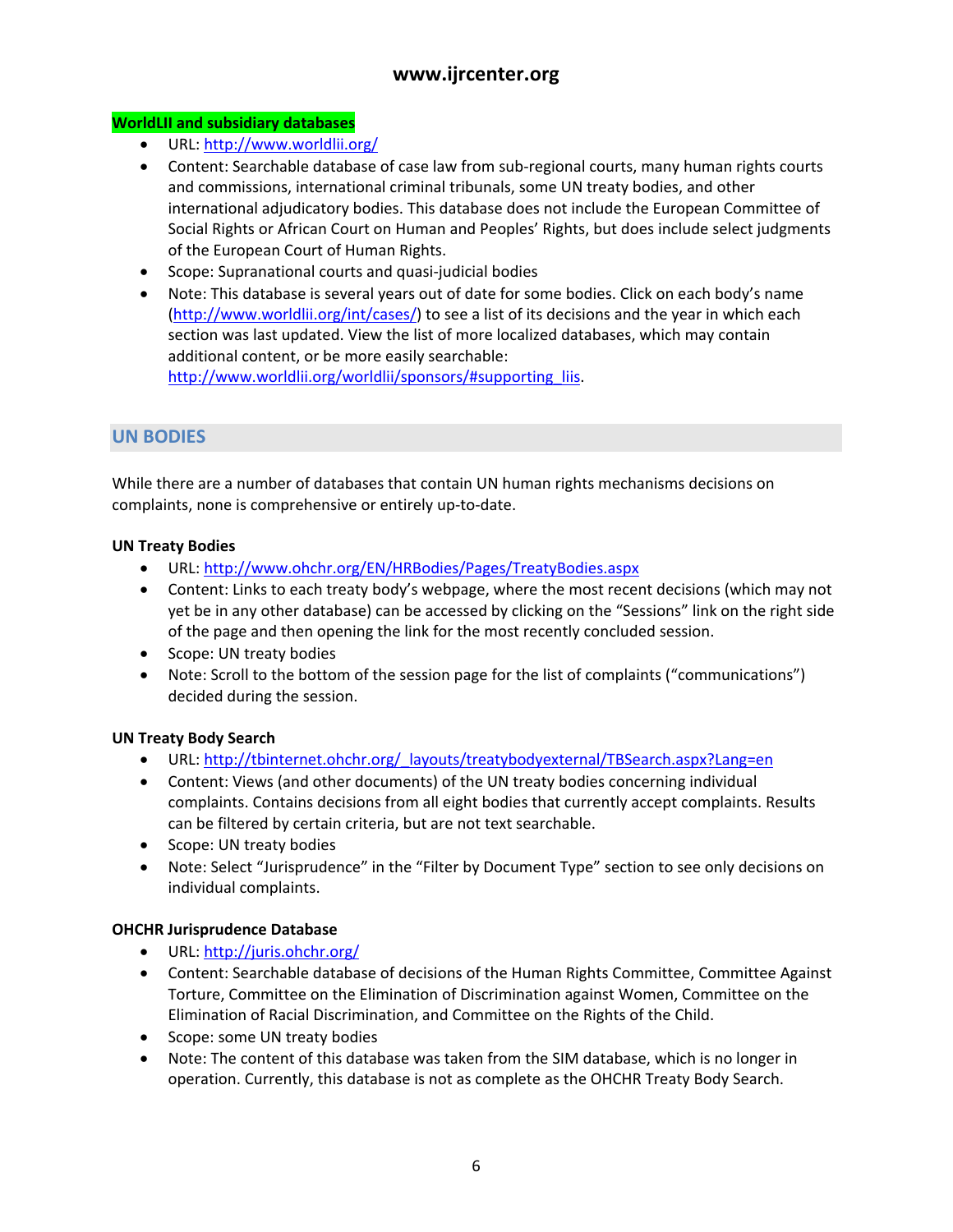### **OHCHR, Special Procedures Communication report and search**

- URL:<https://spcommreports.ohchr.org/>
- Content: Searchable database of communications from and to special procedure mandate holders concerning specific alleged violations.
- Scope: UN Human Rights Council special procedures
- Note: Click on "Communication search" [\(https://spcommreports.ohchr.org/Tmsearch/TMDocuments\)](https://spcommreports.ohchr.org/Tmsearch/TMDocuments)) to filter documents by topic, date, or place; use the "Search term" box on that page to search the database of documents for specific words or terms.

### **UN Special Procedures, Communications Reports**

- URL:<http://www.ohchr.org/EN/HRBodies/SP/Pages/CommunicationsreportsSP.aspx>
- Content: Summaries of alleged violations communicated to States by the UN special procedures and the States' responses, submitted thrice annually to the Human Rights Council.
- Scope: UN special procedures
- Note: These reports are from December 2010 onward. For prior communications, see either the individual pages of the special procedures (accessible from [http://spinternet.ohchr.org/\\_Layouts/SpecialProceduresInternet/ViewAllCountryMandates.aspx](http://spinternet.ohchr.org/_Layouts/SpecialProceduresInternet/ViewAllCountryMandates.aspx?Type=TM) [?Type=TM\)](http://spinternet.ohchr.org/_Layouts/SpecialProceduresInternet/ViewAllCountryMandates.aspx?Type=TM) and view their annual reports to the Human Rights Council (which are also collected on this page, for each year since 2007: [http://www.ohchr.org/EN/HRBodies/SP/Pages/AnnualreportsHRC.aspx\)](http://www.ohchr.org/EN/HRBodies/SP/Pages/AnnualreportsHRC.aspx)).

### <span id="page-8-0"></span>**AFRICA**

### **African Case Law Analyser**

- URL:<http://caselaw.ihrda.org/doc/search/>
- Content: Decisions and judgments of the continental human rights bodies and sub-regional courts, searchable by keyword, country, and other criteria.
- Scope: African human rights bodies and sub-regional courts
- Note: This database is approximately one year behind, and has some other gaps or missing decisions. Use the Keywords page to quickly access decisions related to particular topics [\(http://caselaw.ihrda.org/keywords/](http://caselaw.ihrda.org/keywords/)). Links sometimes do not work on this site; to access a decision when you know the case number, type in caselaw.ihrhda.org/doc/ followed by the case number (e.g., [http://caselaw.ihrda.org/doc/001.12/\).](http://caselaw.ihrda.org/doc/001.12/))

### **African Commission on Human & Peoples' Rights**

- URL:<http://www.achpr.org/communications/>
- Content: List of decisions on complaints (communications) decided by the African Commission.
- Scope: African Commission on Human and Peoples' Rights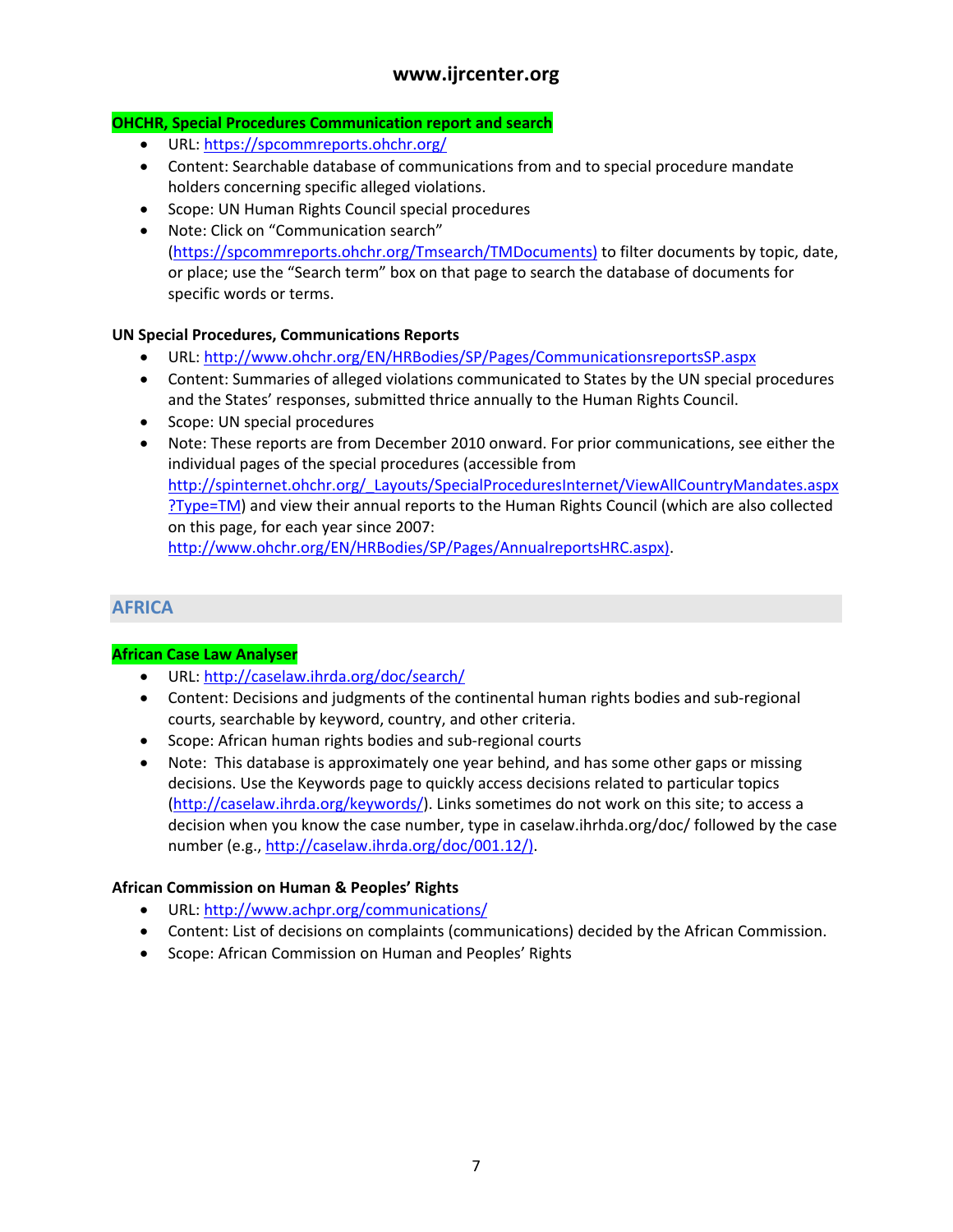### **African Court on Human & Peoples' Rights**

- URL:<http://en.african-court.org/#finalised-cases>
- Content: List of decisions and judgments issued by the African Court on Human and Peoples' Rights, organized chronologically and by status.
- Scope: African Court on Human and Peoples' Rights
- Note: These documents are scanned copies of the original judgments and decisions, making readers cannot search the text. To see these documents in ordinary PDF or html, use the Case Law Analyser.

### <span id="page-9-0"></span>**THE AMERICAS**

### **CEJIL, SUMMA Database**

- URL:<https://sidh.cejil.org/>
- Content: Decisions and judgments and provisional measures from the Inter-American Commission on Human Rights and Inter-American Court of Human Rights. The database also includes statistics, and information on the members of the Inter-American Court and Commission.
- Scope: Inter-American Commission and Court
- Note: Click on the "Documents" tab to see all documents, or conduct a text search of decisions and judgments, or filter by specific criteria (including type of human rights violation). Note that some source documents may be available only in Spanish. Use the "Proceses" tab to see all cases; click on "View" in a specific case, then on the links in the right hand sidebar under "IACommission documents" or "IAHRCourt documents" to see the relevant judgment(s) or decision(s) on a particular case.

### **Inter-American Court of Human Rights**

- URL:<http://www.corteidh.or.cr/cf/Jurisprudencia2/index.cfm?lang=en>
- Content: Searchable database of Inter-American Court judgments, orders, and other documents.
- Scope: Inter-American Court
- Note: Click on the "Decisions and Judgments" tab for a full list of judgments in contentious cases. The search function is inconsistent and not reliable in the results it produces, particularly in English. Also note that the most recent judgments, and many orders, will only be available in Spanish. See the Court's Jurisprudence Bulletin for concise summaries of recent judgments [\(http://corteidh.or.cr/index.php/en/court-today/publicaciones](http://corteidh.or.cr/index.php/en/court-today/publicaciones)).

### **Inter-American Commission on Human Rights, Cases**

- URL:<http://www.oas.org/en/iachr/>
- Content: Lists of merits reports, admissibility and inadmissibility decisions, and friendly settlement reports, organized by year of publication.
- Scope: Inter-American Commission and Court
- Note: Access the decisions from the "Cases" tab in the top menu bar. Select the type of decision and then the year in which it was published. Note that the most recent decisions may only be available on the Spanish language version of the website [\(http://www.oas.org/es/cidh/default.asp\).](http://www.oas.org/es/cidh/default.asp))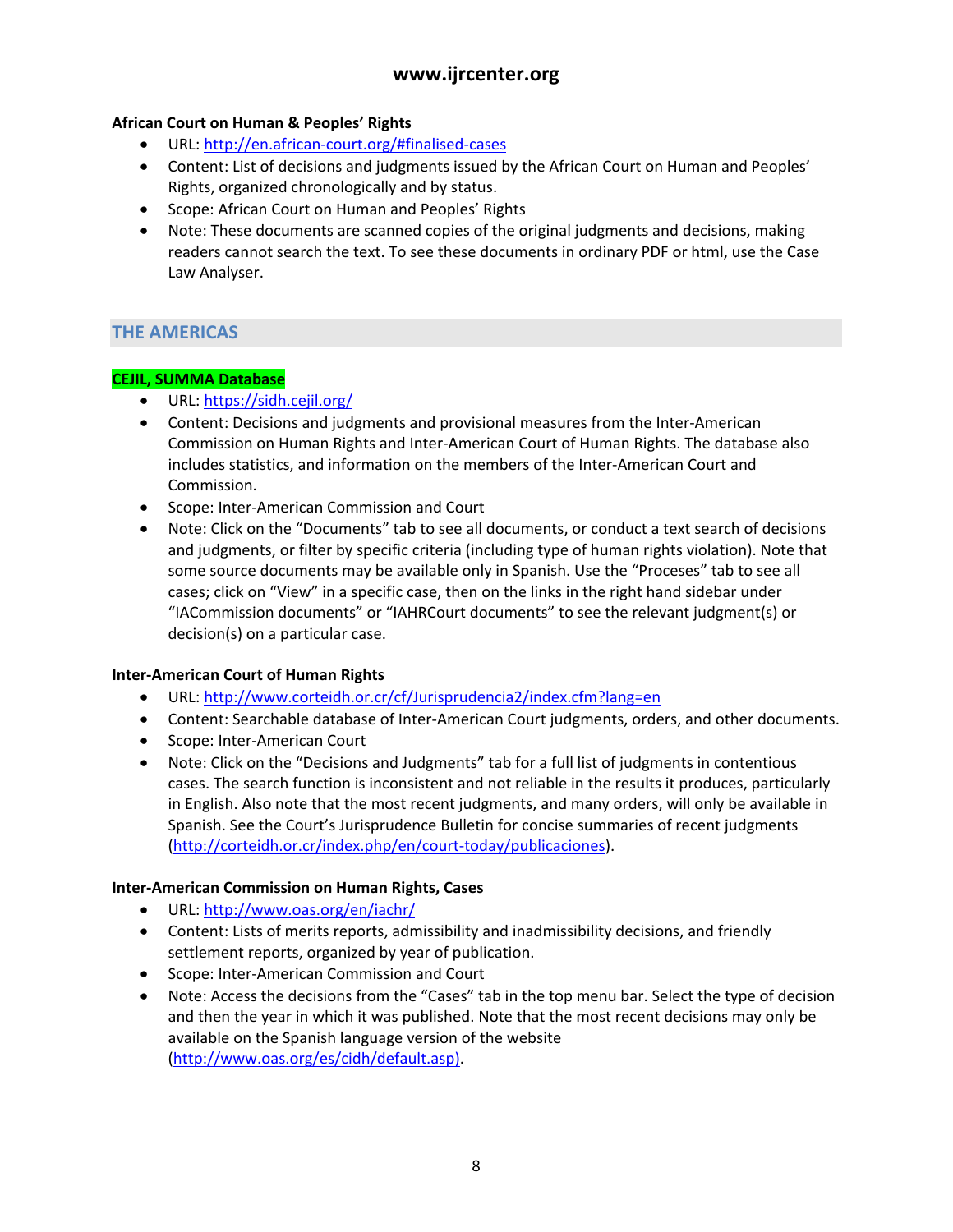### **Inter-American Commission on Human Rights, Rapporteurship Webpages**

- URL:<http://www.oas.org/en/iachr/mandate/rapporteurships.asp>
- Content: Lists of key judgments and decisions (including on admissibility and friendly settlements) from the Inter-American Commission and Court that are related to the vulnerable groups and issue areas covered by the Commission's rapporteurships.
- Scope: Inter-American Commission and Court
- Note: Use these pages as a starting place for identifying relevant doctrine, if your search is related to one of the rapporteurships' mandates. Keep in mind that some pages may be more frequently updated than others.

### **Inter-American Commission on Human Rights, Thematic Reports**

- URL:<http://www.oas.org/en/iachr/reports/thematic.asp>
- Content: The thematic reports of the Inter-American Commission go into significant detail on issues of concern in the region and refer to the Commission and Court's holdings.
- Scope: Inter-American Commission and Court
- Note: Note the date of publication of each report to determine whether more timely research is additionally required.

### **Loyola Law School**

- URL:<https://iachr.lls.edu/database>
- Content: Searchable database of Inter-American Court judgments, along with summaries.
- Scope: Inter-American Court of Human Rights
- Note: The database does not include the most recent decisions.

### **BJDH**

- URL:<http://www.bjdh.org.mx/interamericano>and <https://www.buscatdh.bjdh.org.mx/inicio.aspx>
- Content: Jurisprudence of the Inter-American Court of Human Rights, searchable by keyword and other criteria.
- Scope: Inter-American Court of Human Rights
- Note: The interface of this database is only in Spanish, as are the results it generates. In addition to including provisional measures orders and other Inter-American Court documents, it also includes select UN and Mexican decisions.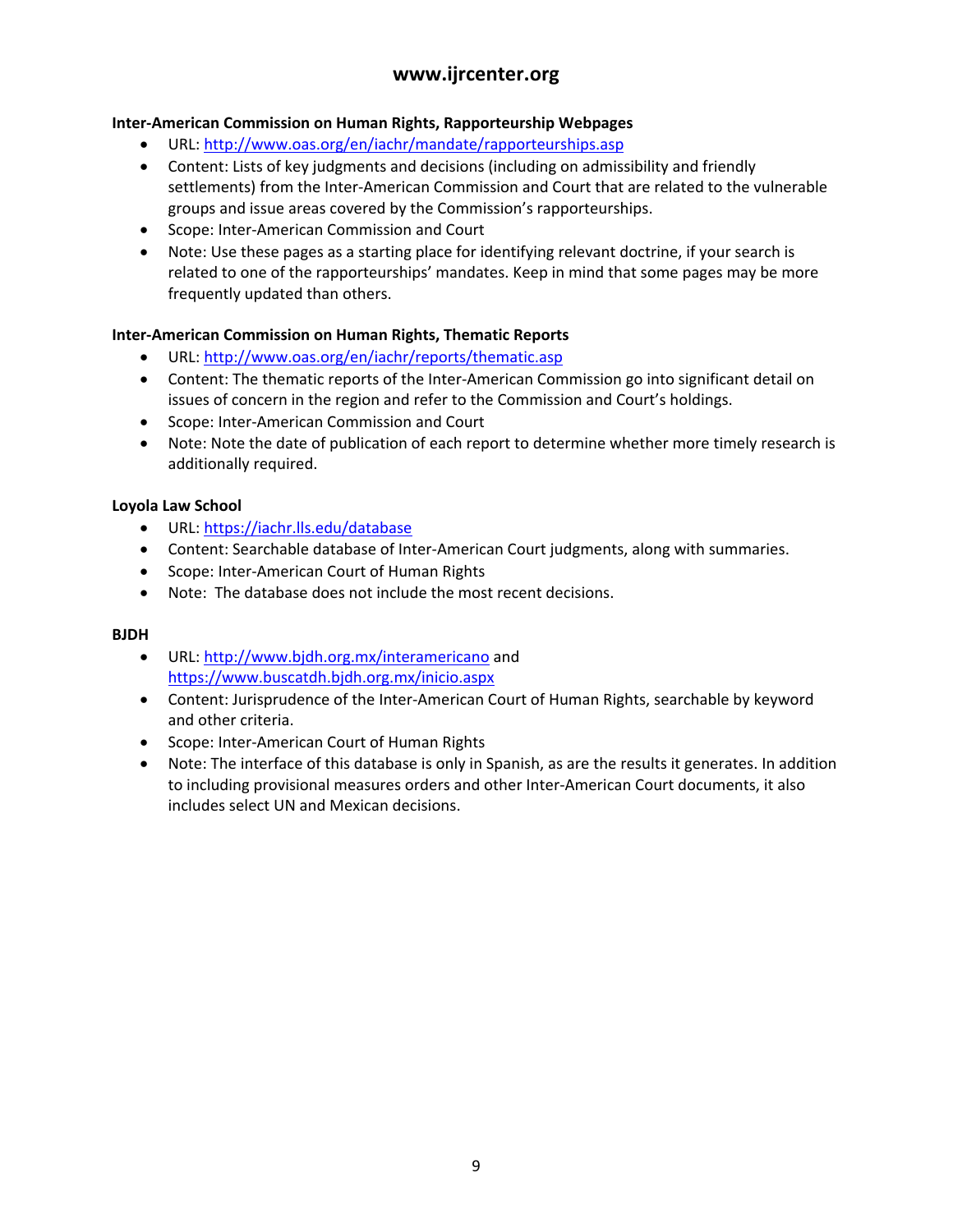### <span id="page-11-0"></span>**EUROPE**

### **European Court of Human Rights, HUDOC**

- URL:<http://hudoc.echr.coe.int/>
- Content: Judgments and decisions taken by the European Court of Human Rights and the former European Commission on Human Rights, searchable by many different criteria and by keyword or exact phrase.
- **•** Scope: European Court of Human Rights
- Note: Use the filters in the left sidebar to narrow down your results by level of importance to see the most significant judgments. Use the hyperlinks within the text of judgments and decisions to directly access the case law cited. See the Judgments and Decisions webpage [\(http://www.echr.coe.int/Pages/home.aspx?p=caselaw&c](http://www.echr.coe.int/Pages/home.aspx?p=caselaw&c)=) for compilations of reported judgments and decisions. See also the HUDOC EXEC database for information on the execution of the European Court's judgments:

[http://hudoc.exec.coe.int/eng#{%22EXECDocumentTypeCollection%22:\[%22CEC%22\]}](http://hudoc.exec.coe.int/eng#%7B%22EXECDocumentTypeCollection%22:%5B%22CEC%22%5D%7D)

### **European Court of Human Rights, Factsheets**

- URL:<http://echr.coe.int/Pages/home.aspx?p=press/factsheets>
- Content: Summaries of the European Court's most important judgments, organized by topic. The factsheets do not cover every issue area or group, but they do cover many topics.
- Scope: European Court of Human Rights
- Note: The factsheets include both decided and pending cases.

### **European Court of Human Rights, Case-Law Guides & Research Reports**

- URL: [http://echr.coe.int/Pages/home.aspx?p=caselaw/analysis&c=#n14278064742986744502025\\_po](http://echr.coe.int/Pages/home.aspx?p=caselaw/analysis&c=#n14278064742986744502025_pointer) [inter](http://echr.coe.int/Pages/home.aspx?p=caselaw/analysis&c=#n14278064742986744502025_pointer)
- Content: Description and analysis of the European Court's jurisprudence on select issues.
- Scope: European Court of Human Rights
- Note: Double check the holdings in these guides against the more recent "Overview of the Court's Case-Law" synthesizing precedential decisions, which is published at least annually [\(http://echr.coe.int/Pages/home.aspx?p=caselaw/analysis&c=#n13794084798725475324837\\_p](http://echr.coe.int/Pages/home.aspx?p=caselaw/analysis&c=#n13794084798725475324837_pointer) [ointer](http://echr.coe.int/Pages/home.aspx?p=caselaw/analysis&c=#n13794084798725475324837_pointer)).

### **Council of Europe Handbooks**

- URL:<http://www.coe.int/en/web/human-rights-rule-of-law/human-rights-handbooks>
- Content: Description and analysis of the European Court's interpretation of select articles of the European Convention on Human Rights.
- Scope: European Court of Human Rights
- Note: Some handbooks may be a decade or more out of date. Use the other resources listed above to identify more recent judgments. Also see the Commissioner for Human Rights' issue papers on select topics [\(http://www.coe.int/en/web/commissioner/issue-papers\)](http://www.coe.int/en/web/commissioner/issue-papers).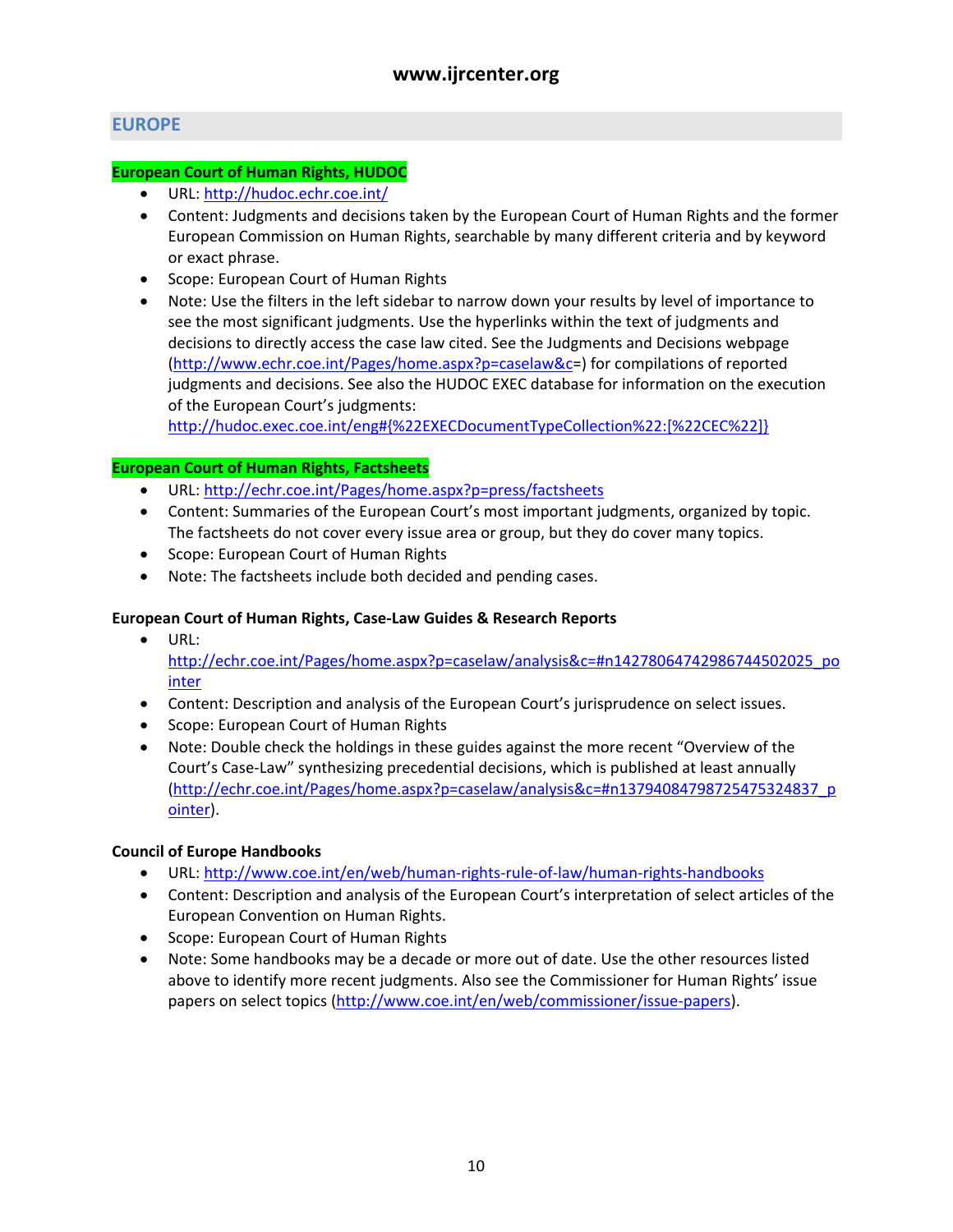### **European Committee of Social Rights, HUDOC**

- URL: [http://hudoc.esc.coe.int/eng#](http://hudoc.esc.coe.int/eng)
- Content: Searchable database of the European Committee of Social Rights' decisions on collective complaints and its conclusions regarding State reports.
- Scope: European Committee of Social Rights
- Note: Use the filters in the left side bar to narrow down your search.

### **European Committee of Social Rights Website**

- URL: [http://www.coe.int/t/dghl/monitoring/socialcharter/Complaints/Complaints\\_en.asp](http://www.coe.int/t/dghl/monitoring/socialcharter/Complaints/Complaints_en.asp)
- Content: List of decisions on admissibility and merits, and other case documents, concerning collective complaints, organized chronologically by case.
- Scope: European Committee of Social Rights

### <span id="page-12-0"></span>**THEMATIC**

### **ESCR-Net Caselaw Database**

- URL:<https://www.escr-net.org/caselaw>
- Content: Searchable database of *select* national, regional, and international decisions concerning economic, social, and cultural rights, along with summaries.
- Scope: domestic, regional, and international courts and quasi-judicial bodies
- Note: This database not comprehensive, but rather only includes select decisions from certain bodies. It also does not include more recent decisions. The "keyword" search field is not a full text search function and will only return results where the word is truly a keyword.

### **Global Health and Human Rights Database**

- URL:<http://www.globalhealthrights.org/>
- Content: Searchable database of decisions, judgments, general comments, and instruments related to health and human rights.
- Scope: Most regional and international human rights bodies
- Note: Visit the instructional page for guidance on using this database: <http://www.globalhealthrights.org/how-to-use-the-database/>.

### **Global Freedom of Expression database**

- URL:<https://globalfreedomofexpression.columbia.edu/>
- Content: Searchable database of decisions, with summaries and other analysis, related to freedom of expression. Includes the regional human rights courts, sub-regional courts of Africa, and UN treaty bodies.
- Scope: domestic and regional courts and UN treaty bodies
- Note: Use the "Filters" tab to narrow your search.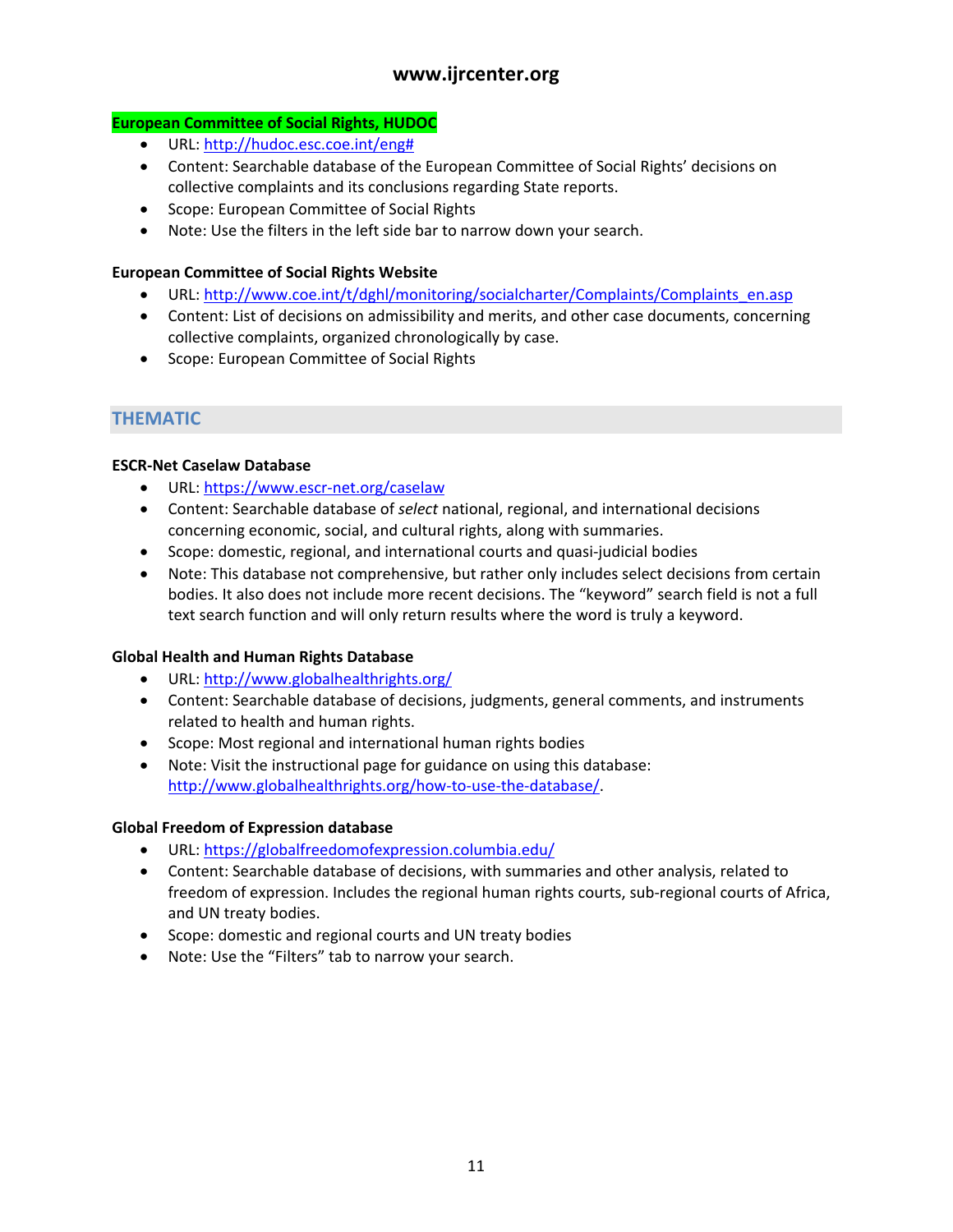### **Equal Rights Trust, Virtual Library on Equality**

- URL:<http://www.equalrightstrust.org/advanced-search>
- Content: Searchable database of summaries of select national, regional, and international courts and human rights bodies' judgments, decisions, and other documents on discrimination
- Scope: domestic, regional, and international courts and human rights bodies
- Note: The database also contains legal briefs, reports, and other documents. Narrow the results by topic, country, source, publication date, or text.

### **CRIN, Legal Database**

- URL: [https://www.crin.org/en/library/custom-search](https://www.crin.org/en/library/custom-search-legal?promo=1&search_api_language=current)[legal?promo=1&search\\_api\\_language=current](https://www.crin.org/en/library/custom-search-legal?promo=1&search_api_language=current)
- Content: Searchable database of summaries of select national, regional, and international courts and human rights bodies' judgments and decisions related to children's rights.
- Scope: domestic, regional, and international courts and human rights bodies
- Note: The database also contains national laws and international standards. Narrow the results by region, country, theme, date, language, and other criteria.

### **OHCHR, Anti-Discrimination Database**

- URL:<https://adsdatabase.ohchr.org/SitePages/Anti-discrimination%20database.aspx>
- Content: Searchable database of national, regional, and international standards and case law concerning racism, racial discrimination, xenophobia, and related intolerance
- Scope: domestic, regional, and international courts and human rights bodies
- Note: Narrow the results by keyword, country, or type. The database also includes national action plans, guidelines, and resolutions.

### **Refworld**

- URL:<http://www.refworld.org/type,CASELAW,,,,,0.html>
- Content: Searchable database of select national, regional, and international courts and human rights bodies' judgments and decisions related to asylum and the rights of refugees.
- Scope: domestic, regional, and international courts and human rights bodies
- Note: The "Court Interventions" section contains UNHCR and other *amicus curiae* briefs.= [\(http://www.refworld.org/type,AMICUS,,,,,0.html\).](http://www.refworld.org/type,AMICUS,,,,,0.html))

### **UNODC Human Trafficking Case Law Database**

- URL:<https://www.unodc.org/cld/index.jspx>
- Content: Searchable database of select national and regional court judgments related to trafficking in persons.
- Scope: domestic and regional courts
- Note: Use the criteria in the left side bar to narrow your search, including by specific court.

### **UNODC, Sharing Electronic Resources and Laws on Crime (SHERLOC)**

- URL:<https://www.unodc.org/cld/v3/sherloc/>
- Contents: Searchable database on the law of transitional organized crime, including treaty information, select national case law, national legislation, reports, guides, and bibliographies.
- Scope: domestic courts and legislation
- Note: Users can narrow case searches by country, crime, date, court, and a significant number of other criteria.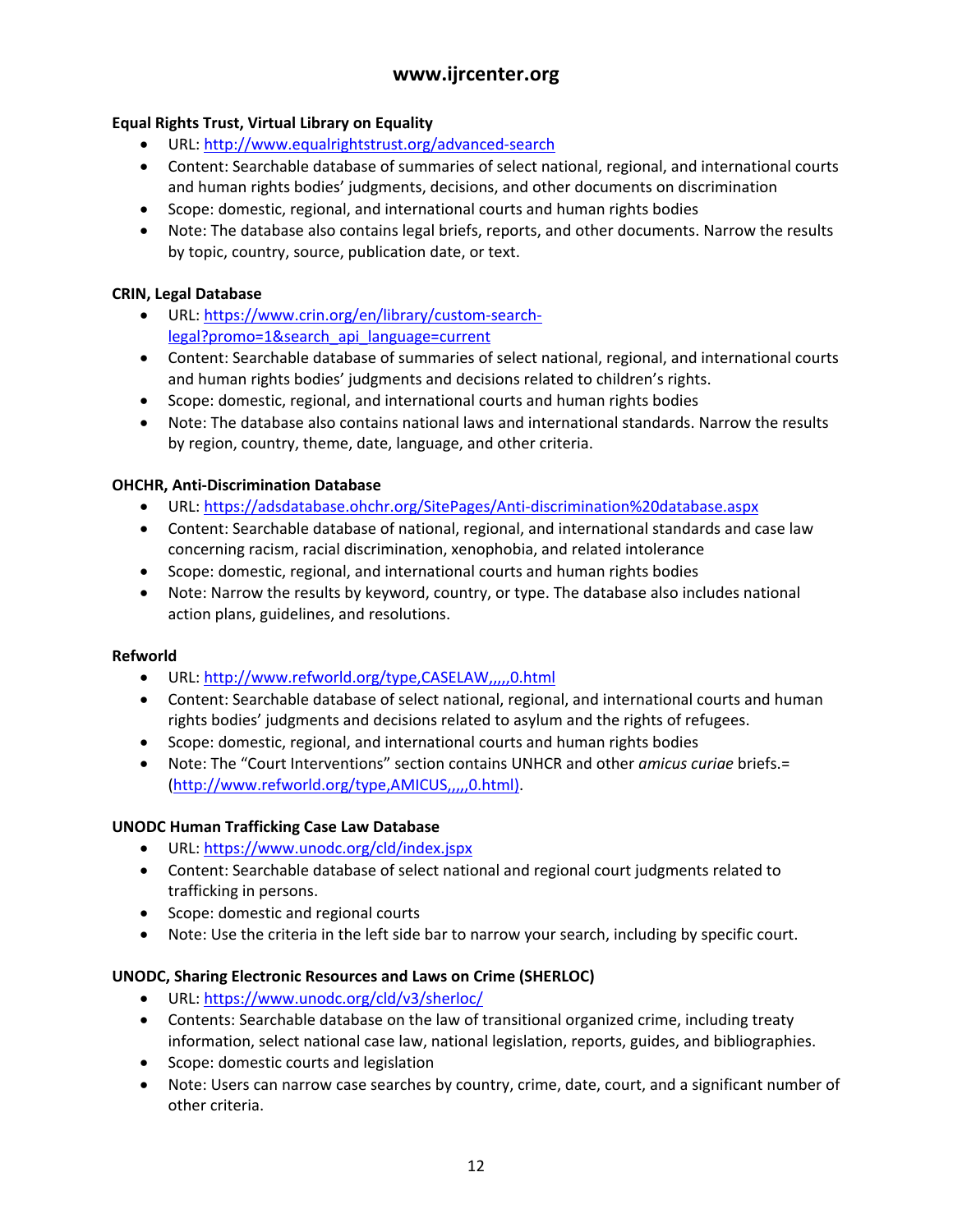### **UNODC, Smuggling of Migrants Portal/Case Law Database**

- URL:<https://www.unodc.org/cld/en/v3/som/>
- Contents: Searchable database of select domestic court decisions and national legislation, along with secondary sources, on smuggling of migrants.
- Scope: domestic courts and legislation
- Note: Users can narrow case searches by country, verdict, date, court, victim's nationality, and a number of other criteria.

### <span id="page-14-0"></span>**INTERNATIONAL CRIMINAL LAW**

### **ICC Legal Tools**

- URL:<https://www.legal-tools.org/search/>
- Contents: Searchable database of filings, decisions, judgments, legislation and treaties, and secondary sources relevant to trials for international crimes.
- Scope: domestic, regional, and international or hybrid criminal courts
- Note: Use the filters to narrow results by court or type of body, type of decision, and other criteria. The database is kept relatively up-to-date.

### **ICC Court Records and Transcripts**

- URL:<https://www.icc-cpi.int/pages/crm.aspx>
- Contents: Searchable database of filings, decisions, judgments, and other documents produced in the International Criminal Court's proceedings.
- Scope: International Criminal Court
- Note: Select the "decision" filter and narrow results by "type of decision" to include, for example, only convictions or acquittals.

### **International Crimes Database**

- URL:<http://www.internationalcrimesdatabase.org/>
- Contents: Curated, searchable database of judgments on international crimes from national and international or hybrid courts. The database includes fairly detailed legal summaries of each case, along with links to judgments and contextual sources.
- Scope: domestic courts and international criminal tribunals
- Note: The database is not comprehensive and emphasizes particularly significant cases. Users can filter results by year and type of crime, or see full lists of cases by name or crime category.

### **IRMCT Case Law Database**

- URL:<http://cld.irmct.org/>
- Contents: Searchable database of decisions and judgments from all proceedings before the international criminal tribunals for Rwanda and for the former Yugoslavia, including appeals before the International Residual Mechanism for Criminal Tribunals (IRMCT).
- Scope: international criminal tribunals
- Note: Search results include relevant excerpts and information about the decision or judgment. Use the "notion" filters to find decisions on specific procedural or substantive concepts.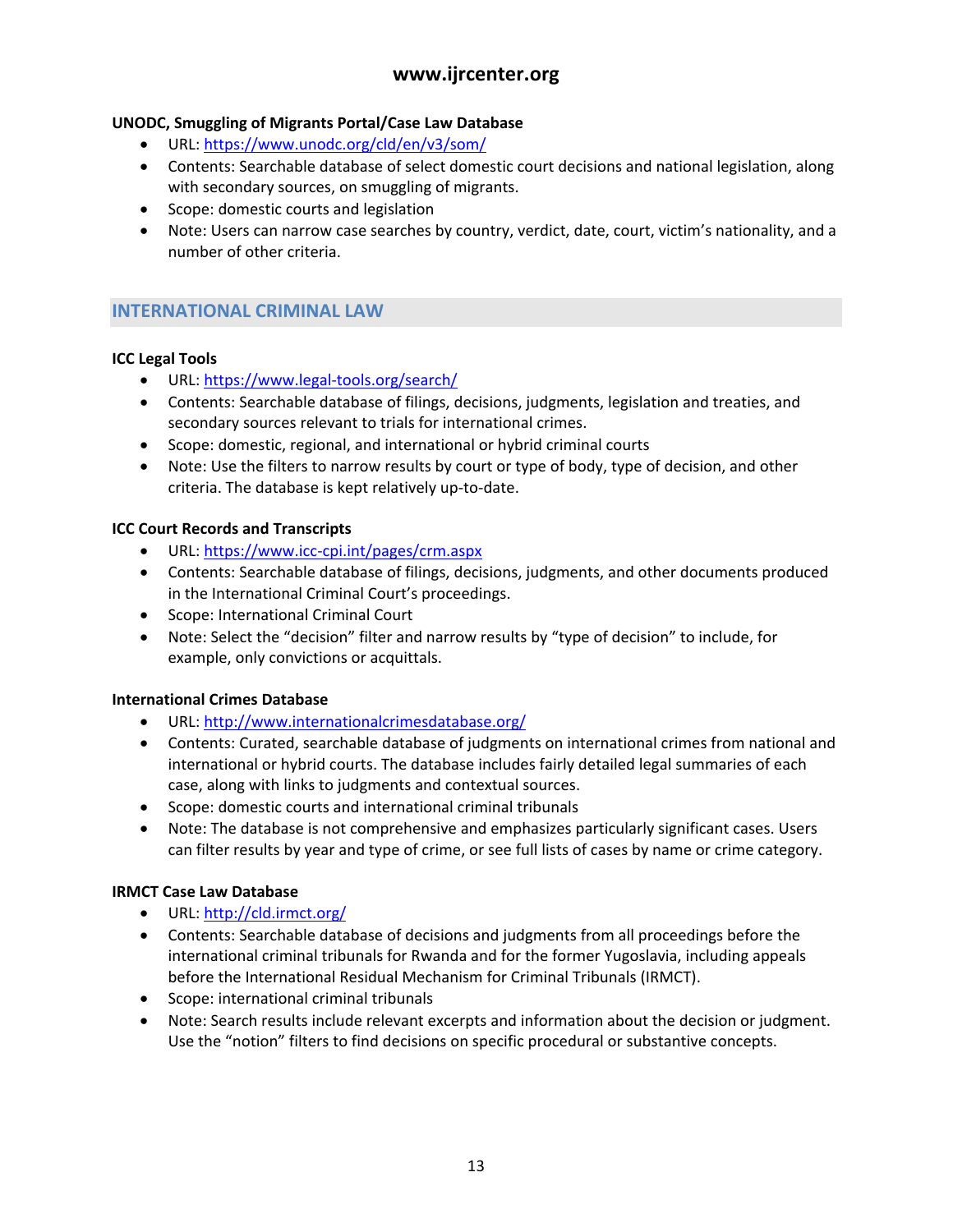### <span id="page-15-0"></span>**Other Interpretations of Standards**

General (non-case specific) interpretations and analysis of international human rights law include UN treaty bodies' general comments (and those of the African Commission), as well as courts' advisory opinions. See the webpages of each human rights body or court for a list of its advisory opinions, general comments, and other interpretations of a general nature.

### <span id="page-15-1"></span>**GLOBAL**

### **OHCHR General Comments Webpage**

- URL:<http://www.ohchr.org/EN/HRBodies/Pages/TBGeneralComments.aspx>
- Content: Links to the general comments and general recommendations of the UN human rights treaty bodies.
- Scope: UN treaty bodies

### **UN Treaty Body Search**

- URL: [http://tbinternet.ohchr.org/\\_layouts/treatybodyexternal/TBSearch.aspx?Lang=en](http://tbinternet.ohchr.org/_layouts/treatybodyexternal/TBSearch.aspx?Lang=en)
- Content: General comments and general recommendations of the UN human rights treaty bodies, searchable by committee and date.
- Scope: UN treaty bodies
- Note: Filter your search by "general comment/recommendation" to see only these documents. Leave all other fields blank to see all general comments.

### **WorldCourts.com**

- URL: [http://www.worldcourts.com](http://www.worldcourts.com/)
- Content: Advisory opinions from regional and international courts, as well as case law.
- Scope: Supranational courts and human rights bodies
- Note: This database does not include the European Court of Human Rights, and there is no option for narrowing your search results to only include advisory opinions.

### **International Law Commission**

- URL:<http://legal.un.org/ilc/>
- Content: Studies and recommendations concerning potential international treaties.
- Scope: international law
- Note: See the Texts, instruments and final reports webpage [\(http://legal.un.org/ilc/texts/texts.shtml\)](http://legal.un.org/ilc/texts/texts.shtml) for information on finalized and pending treaty drafts.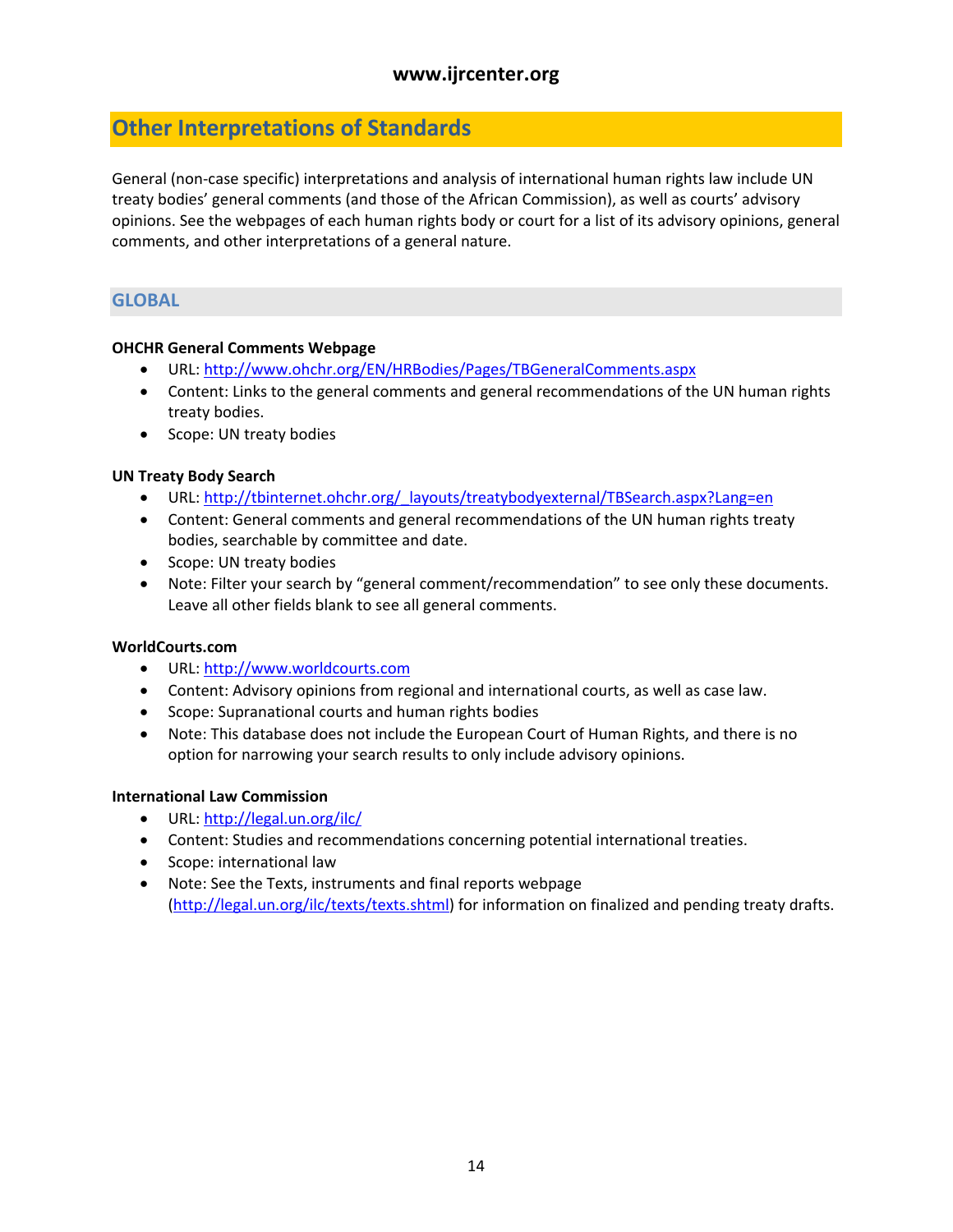### <span id="page-16-0"></span>**REGIONAL**

### **European Court of Human Rights, HUDOC**

- URL: [https://hudoc.echr.coe.int/eng#{"languageisocode":\["ENG"\],"documentcollectionid2":\["ADVISO](https://hudoc.echr.coe.int/eng#%7B) [RYOPINIONS"\]}](https://hudoc.echr.coe.int/eng#%7B)
- Content: Advisory opinions issued by the European Court of Human Rights.
- Scope: European Court of Human Rights
- Note: The Court has only issued two advisory opinions to date.

### **Inter-American Court of Human Rights, Advisory Opinions**

- URL: [http://www.corteidh.or.cr/cf/Jurisprudencia2/busqueda\\_opiniones\\_consultivas.cfm?lang=en](http://www.corteidh.or.cr/cf/Jurisprudencia2/busqueda_opiniones_consultivas.cfm?lang=en)
- Content: Advisory opinions issued by the Inter-American Court of Human Rights.
- Scope: Inter-American Court of Human Rights
- Note: From the "Jurisprudence" item in the main menu, requests for advisory opinions and rejected requests are also available.

### **African Commission on Human and Peoples' Rights**

- URL:<http://www.achpr.org/instruments/>
- Content: General comments, guidelines, and principles prepared by the African Commission.
- Scope: African Commission on Human and Peoples' Rights
- Note: See the "Soft law" section of the page for the ACHPR's guidelines, principles, and general comments.

### **African Court on Human and Peoples' Rights**

- URL:<http://www.african-court.org/en/index.php/cases/2016-10-17-16-19-35>
- Content: Advisory opinions requested of and issued by the African Court.
- Scope: African Court on Human and Peoples' Rights
- Note: Use the different tabs to see finalized or pending opinions.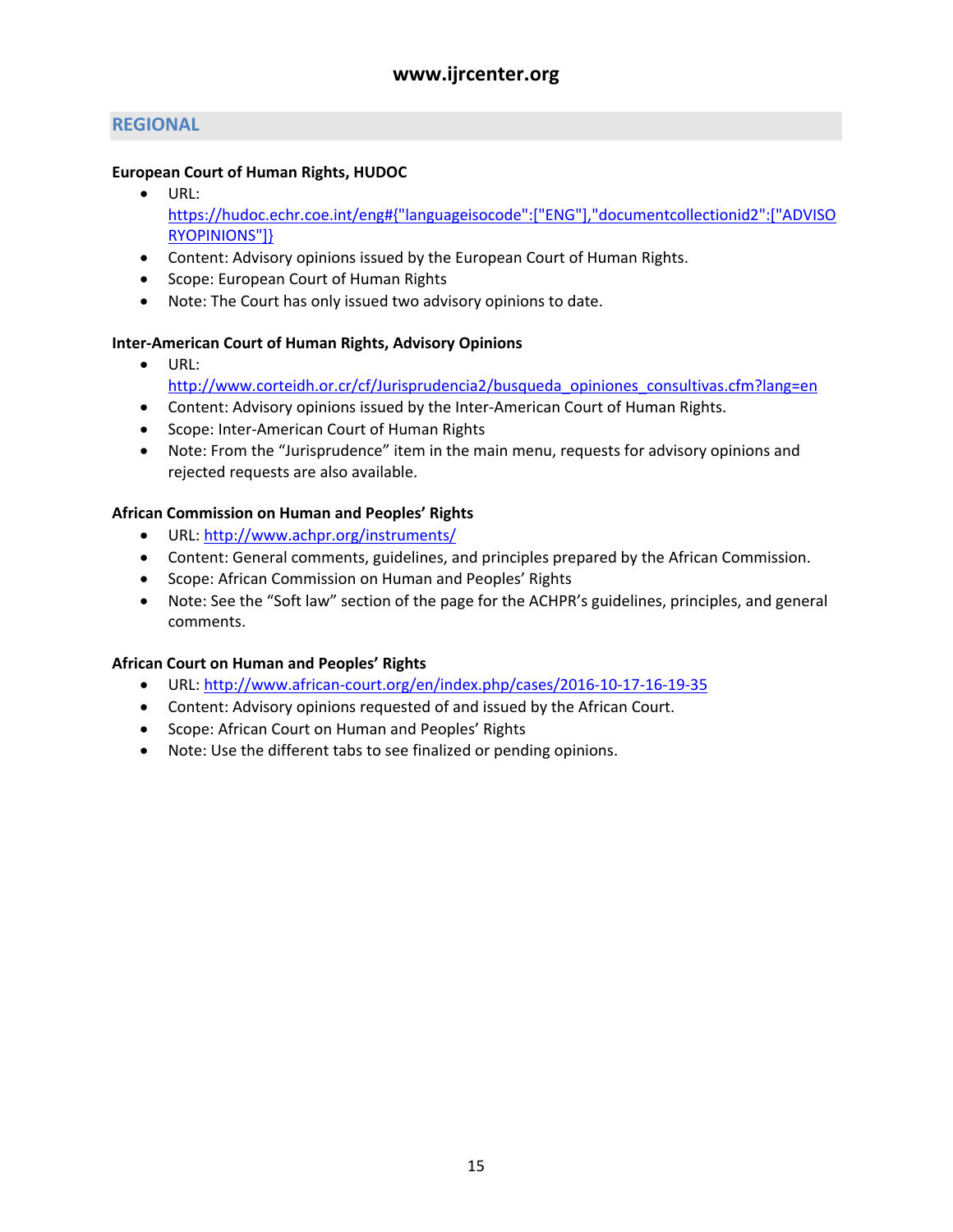### <span id="page-17-0"></span>**Observations on State Implementation & Conditions**

There are multiple sources for analysis and conclusions regarding States' fulfillment of their human rights obligations. These include the outcome documents of the Universal Periodic Review, concluding observations from UN treaty bodies and several regional bodies, and reports by the Inter-American Commission and the European Commissioner for Human Rights.

### <span id="page-17-1"></span>**GLOBAL**

### **Universal Human Rights Index**

- URL:<http://uhri.ohchr.org/>
- Content: Searchable database of all UN human rights mechanisms' country-specific findings and recommendations, including Universal Periodic Review outcomes and treaty bodies' concluding observations, in addition to other documents.
- Scope: UN human rights treaty bodies, special procedures, and Universal Periodic Review
- Note: In the Basic search tab, select a country to see all documents related to that State. Use the advanced search ([http://uhri.ohchr.org/search/annotations\)](http://uhri.ohchr.org/search/annotations) to conduct a text search and filter by theme or group. See special procedures' recommendations prior to 2006 via the OHCHR website ([http://www.ohchr.org/EN/HRBodies/SP/Pages/Recommendations.aspx\)](http://www.ohchr.org/EN/HRBodies/SP/Pages/Recommendations.aspx).

### **UPR-Info Database of UPR Recommendations and Voluntary Pledges**

- URL:<https://www.upr-info.org/database/>
- Content: Searchable database of recommendations and pledges made by States in the Universal Periodic Review process, in addition to statistics.
- **•** Scope: Universal Periodic Review
- Note: Filter by State, issue, and other criteria, or conduct a text search. Click on "Advanced search and tools" for additional criteria and export tools.

### **UN Treaty Body Search**

- URL: [http://tbinternet.ohchr.org/\\_layouts/treatybodyexternal/TBSearch.aspx?Lang=en](http://tbinternet.ohchr.org/_layouts/treatybodyexternal/TBSearch.aspx?Lang=en)
- Content: Searchable database of UN treaty bodies' outputs, including concluding observations on State reports and the Subcommittee on the Prevention of Torture's country visit reports.
- Scope: UN human rights bodies

### **Universal Periodic Review**

- URL:<http://www.ohchr.org/EN/HRBodies/UPR/Pages/Documentation.aspx>
- Content: Reports and recommendations related to the Universal Periodic Review. Access the national report, compilation of UN information, stakeholders' (civil society) information, questions, and outcome document, organized by country and cycle.
- **•** Scope: Universal Periodic Review
- Note: Click the link at the top of the page for each country to access its prior review.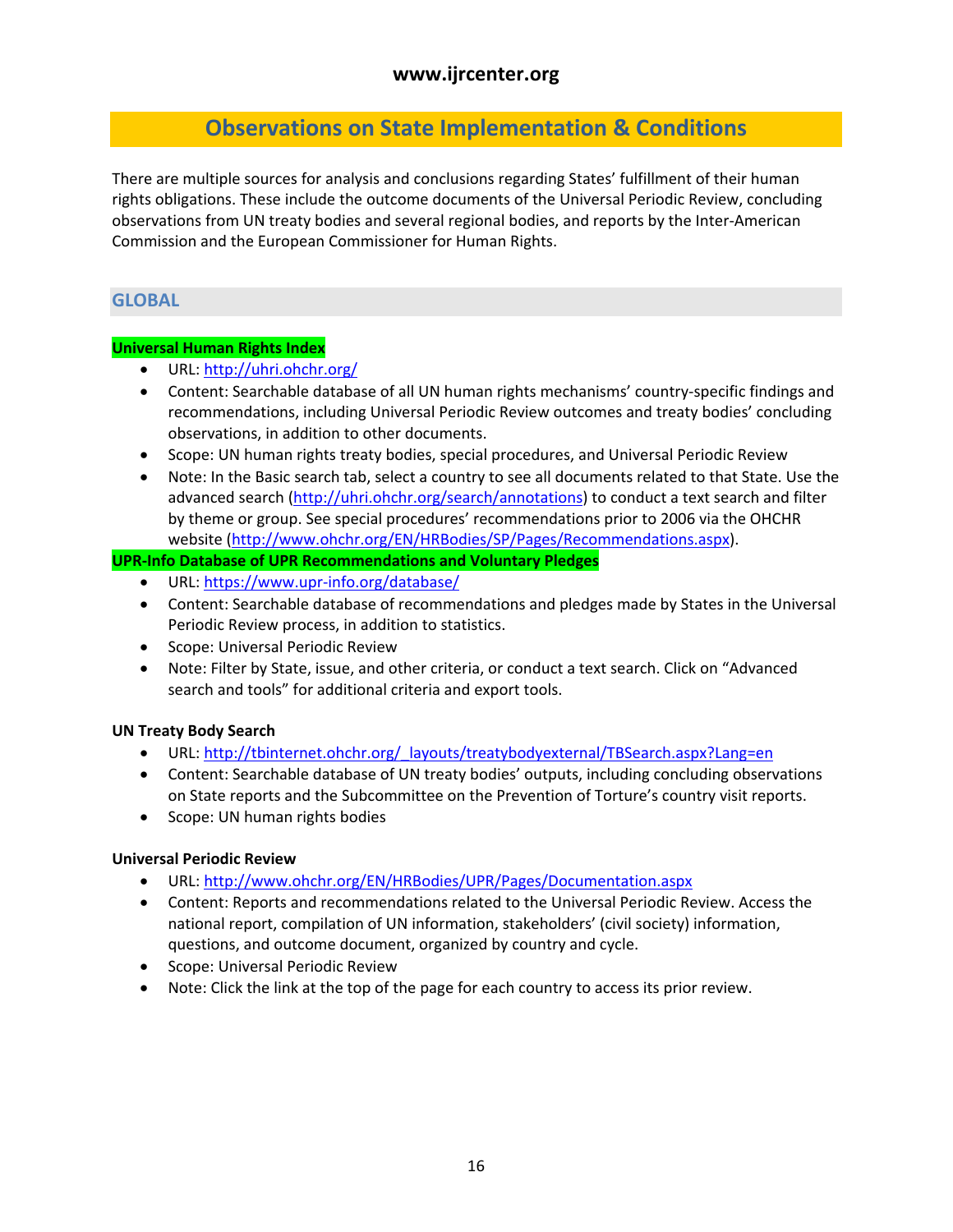### **OHCHR, Special Procedures Communication report and search**

- URL:<https://spcommreports.ohchr.org/>
- Content: Searchable database of communications from and to special procedure mandate holders on specific alleged violations, which sometimes include general situations or legislation.
- Scope: UN Human Rights Council special procedures
- Note: Click on "Communication search" [\(https://spcommreports.ohchr.org/Tmsearch/TMDocuments\)](https://spcommreports.ohchr.org/Tmsearch/TMDocuments)) to filter by topic, date, or place; use the "Search term" box to search the database of documents for specific words or terms.

### **OHCHR, Special Procedures Database**

- URL:<http://spinternet.ohchr.org/SitePages/Home.aspx>
- Content: Links to information related to Human Rights Council special procedure mandate holders' visits to countries, including the visit schedule, reports, and statistics.
- Scope: UN Human Rights Council special procedures
- Note: View information and documents related to all country visits [\(http://spinternet.ohchr.org/\\_Layouts/SpecialProceduresInternet/ViewCountryVisits.aspx\).](http://spinternet.ohchr.org/_Layouts/SpecialProceduresInternet/ViewCountryVisits.aspx)) Click on the "Search documents" link [\(http://spinternet.ohchr.org/\\_Layouts/SpecialProceduresInternet/Search.aspx\)](http://spinternet.ohchr.org/_Layouts/SpecialProceduresInternet/Search.aspx)) to look up documents related to a specific mandate and/or region or country, and to filter by date.

### <span id="page-18-0"></span>**REGIONAL**

#### **African Commission on Human and Peoples' Rights, Concluding Observations**

- URL:<http://www.achpr.org/states/reports-and-concluding-observations/>
- Content: List of State reports and concluding observations on implementation of the African Charter on Human and Peoples' Rights.
- Scope: African Commission on Human and Peoples' Rights
- Note: Visit the "State Reporting" page to see communications (complaints), press releases and other information relating to each State [\(http://www.achpr.org/states/\)](http://www.achpr.org/states/).

### **African Commission on Human and Peoples' Rights, Mission Reports**

- URL:<http://www.achpr.org/mission-reports/>
- Content: List of the most recent reports concerning promotion and fact-finding missions carried out by the African Commission or its special mechanisms. For older reports, visit the Documents page and filter a search to include "Mission Reports" (<http://www.achpr.org/search/?t=834>).
- Scope: African Commission on Human and Peoples' Rights
- Note: Use the search function to search the reports for any word found in the text.

### **Arab Human Rights Committee, Concluding Observations**

- URL:<http://www.lasportal.org/ar/humanrights/Committee/Pages/Reports.aspx> (Arabic)
- Content: List of State reports and concluding observations on implementation of the Arab Charter on Human Rights.
- Scope: Arab Human Rights Committee
- Note: Use the Chrome browser to access a translated version of the Arabic site, using Google's automated translation. The reports and concluding observations are in PDF, though, and only available in Arabic.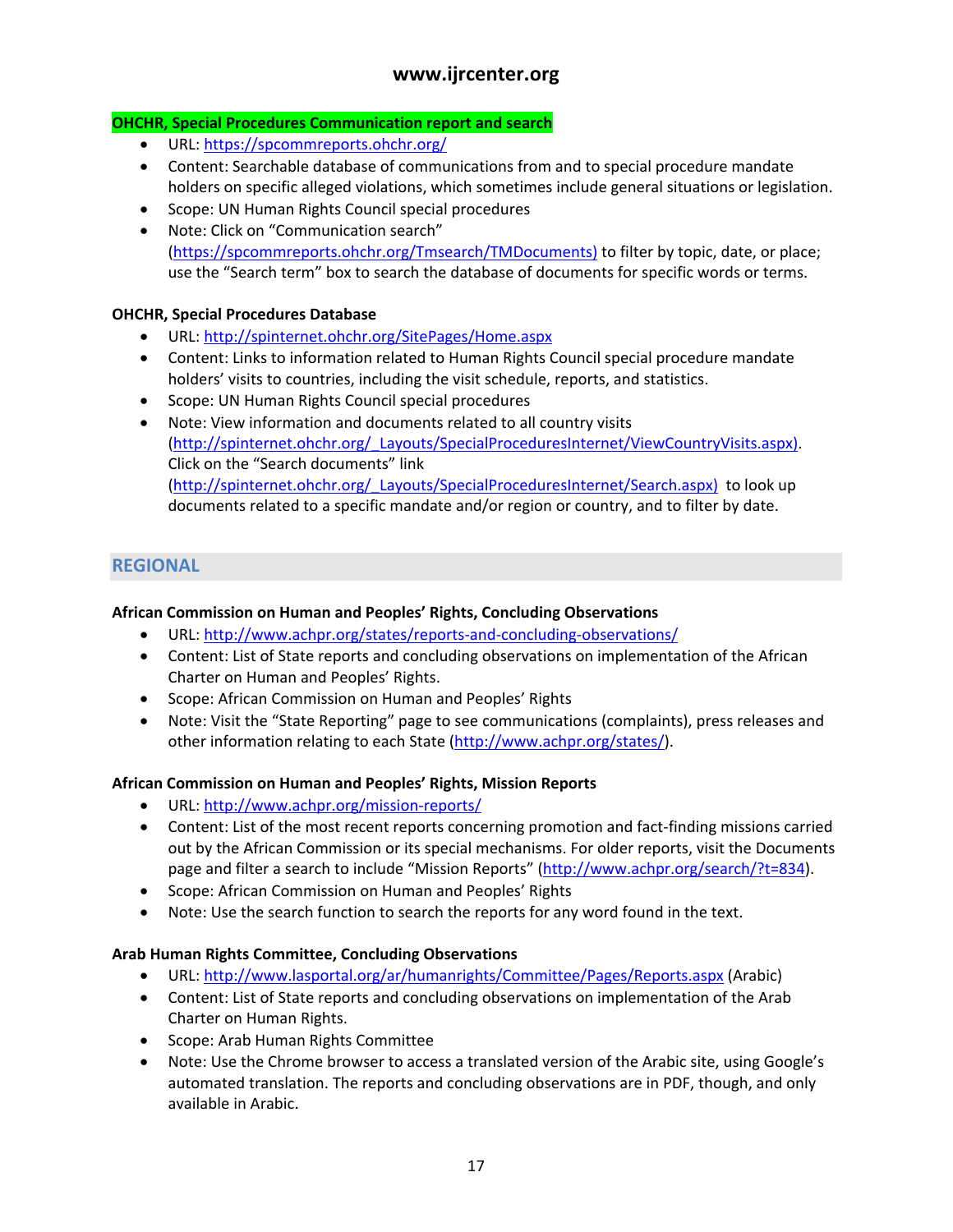### **COE Commissioner for Human Rights, Country Visit Reports**

- URL:<http://www.coe.int/en/web/commissioner/country-reports-by-country>
- Content: Database of reports prepared by the Commissioner following his visits to Council of Europe Member States.
- Scope: Council of Europe
- Note: Access the Country Visits page for additional statements, organized by State and year [\(http://www.coe.int/en/web/commissioner/country-monitoring](http://www.coe.int/en/web/commissioner/country-monitoring)).

### **European Committee for the Prevention of Torture, HUDOC Database**

- URL: [http://hudoc.cpt.coe.int/eng#](http://hudoc.cpt.coe.int/eng)
- Content: Searchable database of reports on country visits and statements by the European Committee for the Prevention of Torture and Inhuman or Degrading Treatment or Punishment.
- Scope: Council of Europe
- Note: Filter by language to eliminate duplicate results.

### **European Committee of Social Rights, HUDOC Database**

- URL: [http://hudoc.esc.coe.int/eng#](http://hudoc.esc.coe.int/eng)
- Content: Searchable database of conclusions regarding States' reports on implementation of the European Social Charter, and other Committee documents.
- Scope: European Committee of Social Rights
- Note: Select "Conclusions" in the left side bar to see conclusions regarding State reports, and refer to the Social Charter or Revised Social Charter to filter by article number.

### **European Committee of Social Rights, Conclusions**

- URL: [http://www.coe.int/t/dghl/monitoring/socialcharter/Conclusions/ConclusionsIndex\\_en.asp](http://www.coe.int/t/dghl/monitoring/socialcharter/Conclusions/ConclusionsIndex_en.asp)
- Content: List of conclusions concerning State reports on implementation of the European Social Charter, organized by State and by year.
- Scope: European Committee of Social Rights
- Note: See the Country Factsheets link in the left side bar for a summary of each State's accepted provisions, reports, and domestic implementation of the European Social Charter [\(http://www.coe.int/t/dghl/monitoring/socialcharter/links\\_en.asp](http://www.coe.int/t/dghl/monitoring/socialcharter/links_en.asp)).

### **European Committee against Racism and Intolerance, HUDOC Database**

- URL:<http://hudoc.ecri.coe.int/eng#%20>
- Content: Searchable database of reports on racism and intolerance in Council of Europe Member States, including recommendations for improvement.
- **•** Scope: European Committee against Racism and Intolerance
- Note: See the Committee's website for information about its work and reporting cycles [\(http://www.coe.int/t/dghl/monitoring/ecri/default\\_en.asp\)](http://www.coe.int/t/dghl/monitoring/ecri/default_en.asp).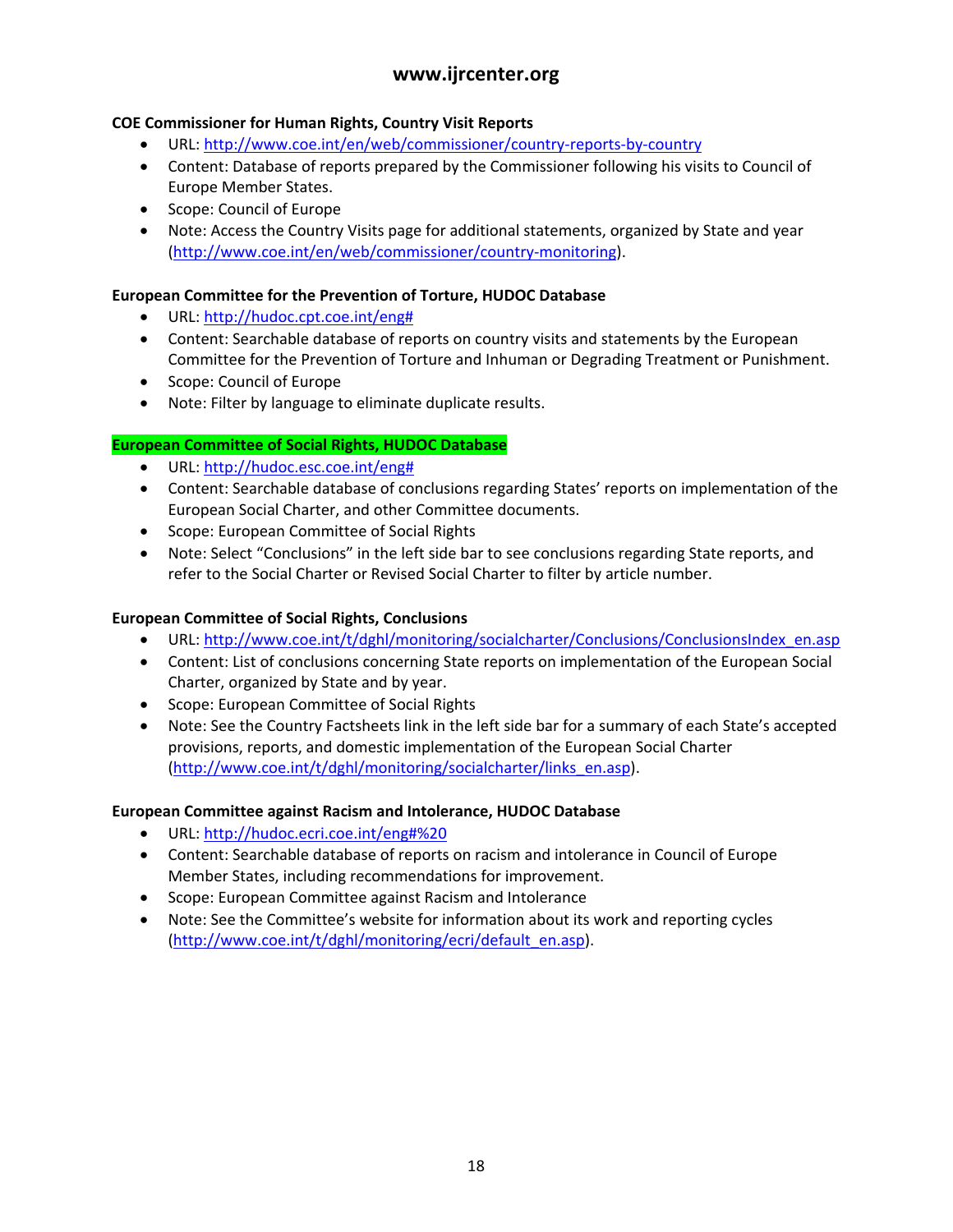### **Inter-American Commission on Human Rights, Country Reports**

- URL:<http://www.oas.org/en/iachr/reports/country.asp>
- Content: List of the Commission's reports concerning specific countries, organized chronologically.
- Scope: Inter-American Commission on Human Rights
- Note: See the Country Visits page for additional materials related to country visits, including those regarding which no official report has yet been issued [\(http://www.oas.org/en/iachr/activities/countries.asp\)](http://www.oas.org/en/iachr/activities/countries.asp).

### **Inter-American Commission on Human Rights, Annual Reports**

- URL:<http://www.oas.org/en/iachr/reports/annual.asp>
- Content: List of the Commission's annual reports, which in Chapter IV include both an overview of human rights conditions in the Americas and a section focused on a small group of countries with particularly concerning human rights abuses.
- Scope: Inter-American Commission on Human Rights
- Note: See the annexes for the annual report of the Special Rapporteur for Freedom of Expression and other reports published during the previous year.

### **Inter-American Commission on Human Rights, Thematic Reports**

- URL:<http://www.oas.org/en/iachr/reports/thematic.asp>
- Content: The thematic reports of the Inter-American Commission go into significant detail on issues of concern in the region and refer to the Commission and Court's holdings.
- Scope: Inter-American Commission and Court
- Note: Note the date of publication of each report to determine whether more timely research is additionally required.

### **Inter-American Commission on Human Rights, Hearings**

- URL:<http://www.oas.org/es/cidh/audiencias/advanced.aspx?lang=en>
- Content: Searchable database of audio and video recordings of thematic and case hearings held by the Commission. Use the country, topic, date, or participant filters to narrow your search.
- Scope: Inter-American Commission on Human Rights
- Note: Use the Topics list for quick access to hearings by issue area [\(http://www.oas.org/es/cidh/audiencias/topics.aspx?lang=en](http://www.oas.org/es/cidh/audiencias/topics.aspx?lang=en)). See the IACHR Sessions page for press releases and useful summaries ("reports") of the periods of sessions in which public hearings are held [\(http://www.oas.org/en/iachr/activities/sessions.asp\)](http://www.oas.org/en/iachr/activities/sessions.asp).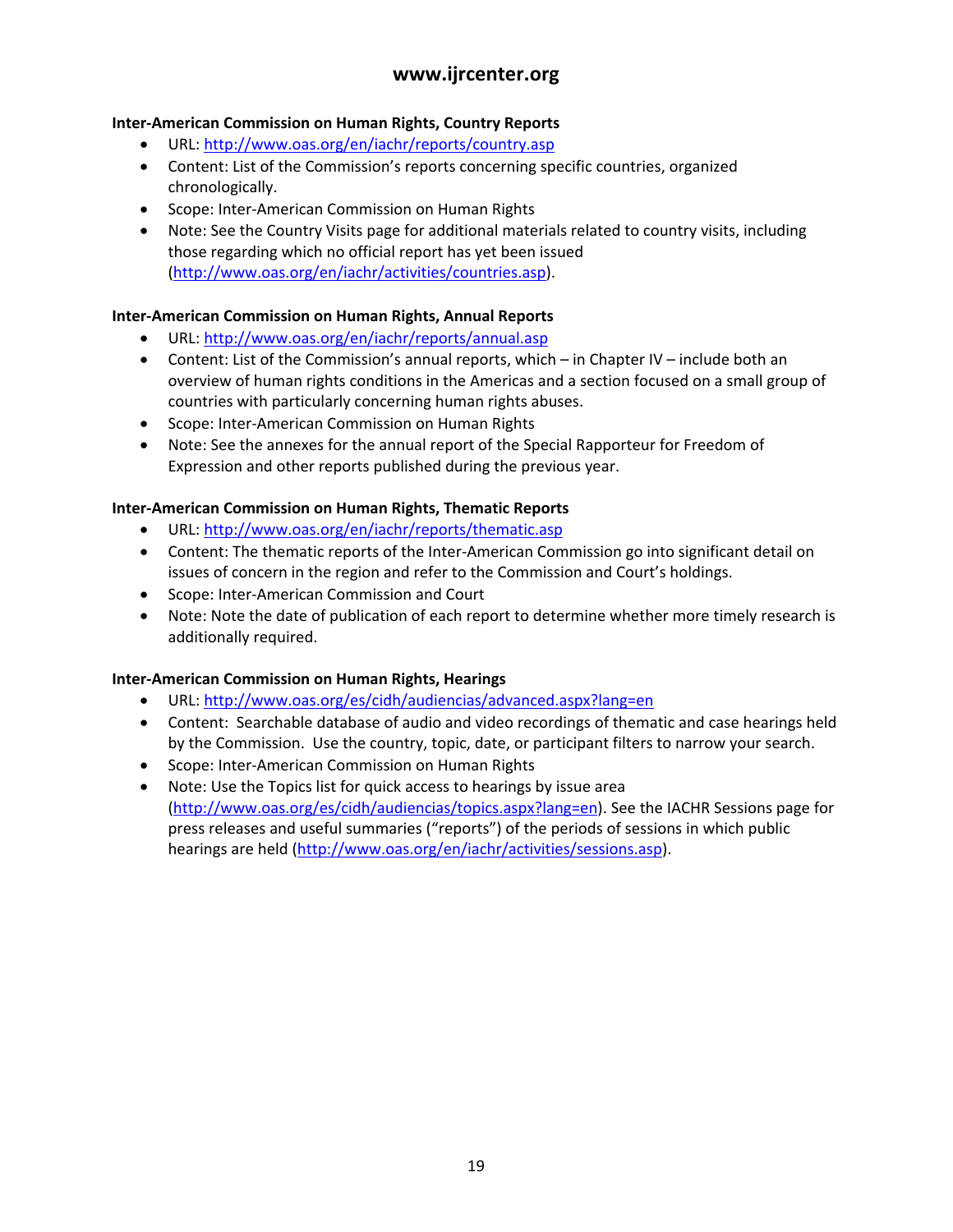### <span id="page-21-0"></span>**National Legislation & Jurisprudence**

Sources on human rights-related national legislation and jurisprudence abound, although no database is comprehensive. A good starting point is Yale Law Library's country-specific foreign law research guides [\(http://library.law.yale.edu/research/guides/country-guide\)](http://library.law.yale.edu/research/guides/country-guide), which link to a number of other sources. Also refer to the "[THEMATIC](#page-12-0)" part of the "Jurisprudence & Decisions" section above, which includes a number of databases that contain national law and jurisprudence.

### <span id="page-21-1"></span>**GLOBAL**

### **GlobaLex**

- URL:<http://www.nyulawglobal.org/Globalex/index.html>
- Content: List of guides on individual countries' legal systems, with links to primary sources.
- Scope: global (national legislation)

### **Lexadin**

- URL:<http://www.lexadin.nl/wlg/legis/nofr/legis.php>
- Content: Links to primary sources of national law, organized by country.
- Scope: global (national legislation)

### **Legal Information Institute (LII)**

- URL:<https://www.law.cornell.edu/world>
- Content: Links to primary sources of national law, organized by country.
- Scope: global (national legislation)
- Note: Click on the regions under "National Law Material" for country-specific primary sources.

### **Legislationline**

- URL:<http://www.legislationline.org/>
- Content: This OSCE/ODIHR database includes national constitutions, criminal codes, and other legislation related to civil and political rights, organized by State and topic, in addition to commentary on draft national legislation.
- Scope: OSCE participating States (national legislation)
- Note: To directly access constitutions and criminal codes, listed by State, click on the "Constitutions" (<http://www.legislationline.org/documents/section/constitutions>) and "Criminal Codes"[\(http://www.legislationline.org/documents/section/criminal-codes\)](http://www.legislationline.org/documents/section/criminal-codes) links.

### **WorldLII and subsidiary databases**

- URL:<http://www.worldlii.org/>
- Content: Searchable database of case law and legislation from national (and other) jurisdictions. Use the advanced search [\(http://www.worldlii.org/forms/search1.html](http://www.worldlii.org/forms/search1.html)) to filter by jurisdiction and type of result.
- Scope: global (national legislation and case law)
- Note: Visit the Databases page to see other LII database and their contents [\(http://www.worldlii.org/worldlii/sponsors/#supporting\\_liis\).](http://www.worldlii.org/worldlii/sponsors/#supporting_liis))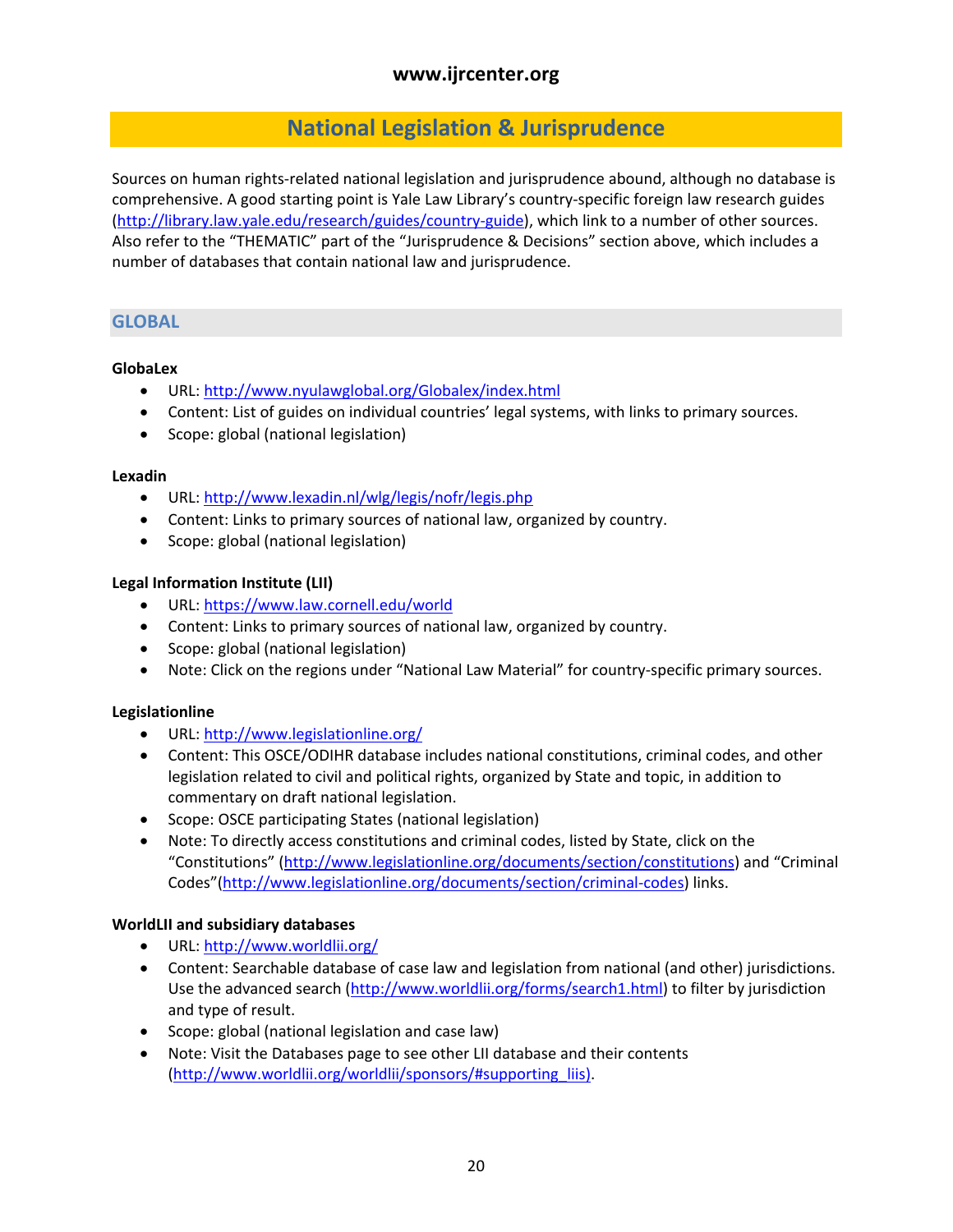### <span id="page-22-0"></span>**THEMATIC**

### **Refworld**

- URL:<http://www.refworld.org/publisher/NATLEGBOD.html>
- Content: Searchable database of national (and other) law related to asylum, nationality, and the rights of refugees.
- Scope: global (national legislation and case law)
- Note: See the "Case Law" section to search judgments from national courts [\(http://www.refworld.org/type,CASELAW,,,,,0.html](http://www.refworld.org/type,CASELAW,,,,,0.html)).

### **NATLEX**

- URL: [http://www.ilo.org/dyn/natlex/natlex4.home?p\\_lang=en](http://www.ilo.org/dyn/natlex/natlex4.home?p_lang=en)
- Content: Searchable database of national legislation related to workers' rights.
- Scope: global (national legislation)
- Note: Browse by topic or by country, or conduct a text search. Also see the related databases on occupational safety and health [\(http://www.ilo.org/dyn/legosh/en/f?p=14100:1000:0::NO:](http://www.ilo.org/dyn/legosh/en/f?p=14100:1000:0::NO):: ), employment protection [\(http://www.ilo.org/dyn/eplex/termmain.home\)](http://www.ilo.org/dyn/eplex/termmain.home), HIV/AIDS and work [\(http://www.ilo.org/aids/legislation/lang--en/index.htm](http://www.ilo.org/aids/legislation/lang--en/index.htm)), and working conditions [\(http://www.ilo.org/dyn/travail/travmain.home\)](http://www.ilo.org/dyn/travail/travmain.home).

### **International Committee of the Red Cross, IHL National Implementation Database**

- URL:<https://www.icrc.org/applic/ihl/ihl-nat.nsf/vwLawsByCountry.xsp>
- Content: List of national legislation relevant to international humanitarian law, organized by State and topic.
- Scope: global (national legislation)
- **European Union Agency for Fundamental Rights, Case-Law Database**
	- URL:<http://fra.europa.eu/en/case-law-database>
	- Content: Searchable database of Court of Justice of European Union and European Court of Human Rights case law, as well as select national court decisions, referencing the Charter of Fundamental Rights of the European Union.
	- Scope: European Union Member States (national and regional jurisprudence)
	- Note: Use the filters in the right side bar to narrow your search by European Convention on Human Rights articles.

### **IHRDA, Sexual and Gender-based Violence database**

- URL:<http://sgbv.ihrda.org/>
- Content: Database of national court decisions and legislation concerning sexual and genderbased violence, currently limited to the Democratic Republic of Congo, Gambia, Kenya, Mali, and Uganda.
- Scope: national courts in Africa
- Note: Narrow the results by year, country, type of document, or keyword.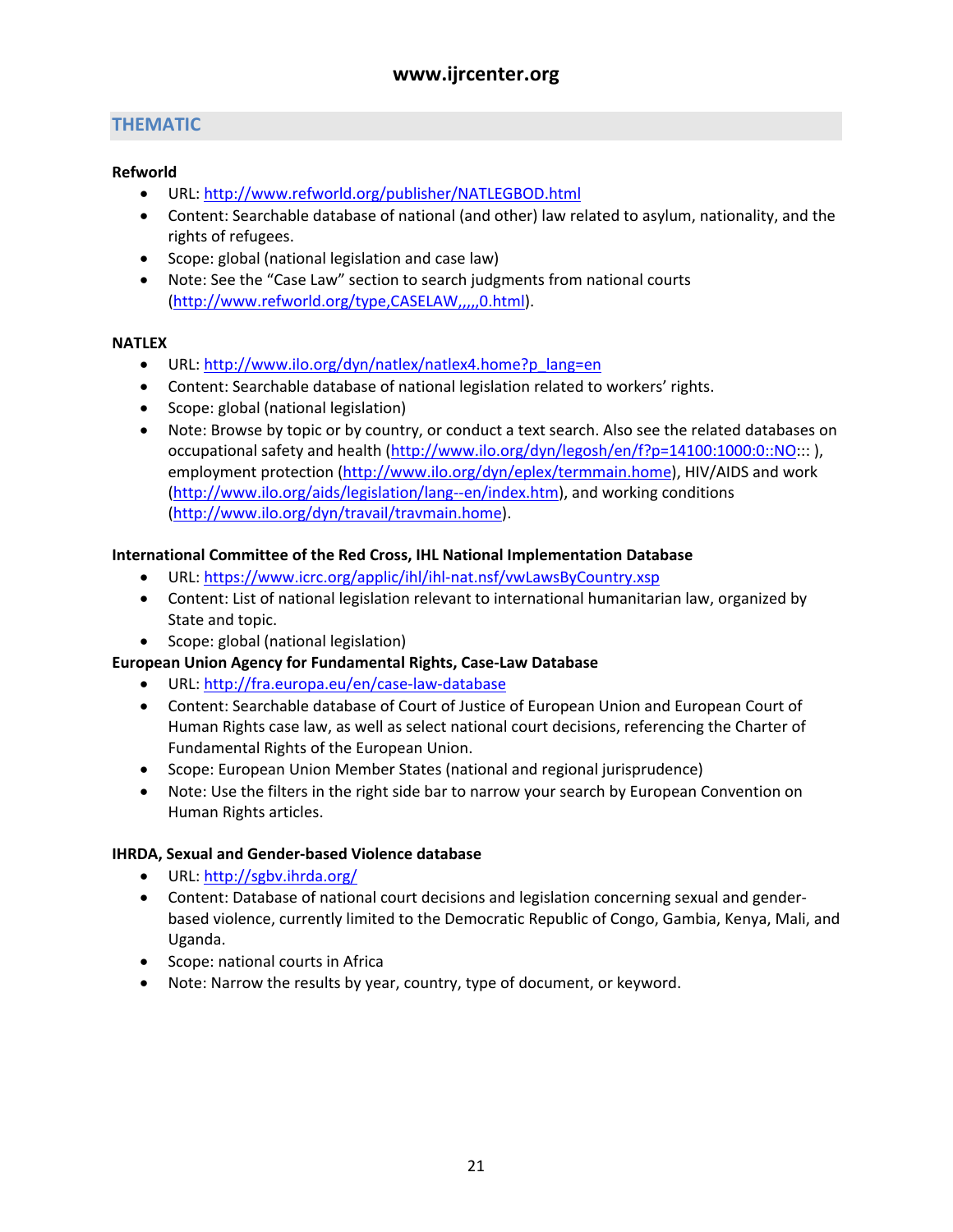### <span id="page-23-0"></span>**REGIONAL**

### **Network of the Presidents of the Supreme Judicial Courts of the EU, Common Portal of Case Law**

- URL:<http://network-presidents.eu/rpcsjue/index.php>
- Content: Searchable databases of select European national courts.
- Scope: European Union Member States (national case law)

### **African Law Library**

- URL:<http://www.africanlawlibrary.net/>
- Content: Searchable database of select continental, sub-regional, and national legislation and court decisions.
- Scope: Africa (national and regional legislation and case law)
- Note: Use the Court Decisions search [\(http://www.africanlawlibrary.net/search/court-decisions](http://www.africanlawlibrary.net/search/court-decisions)) for jurisprudence.